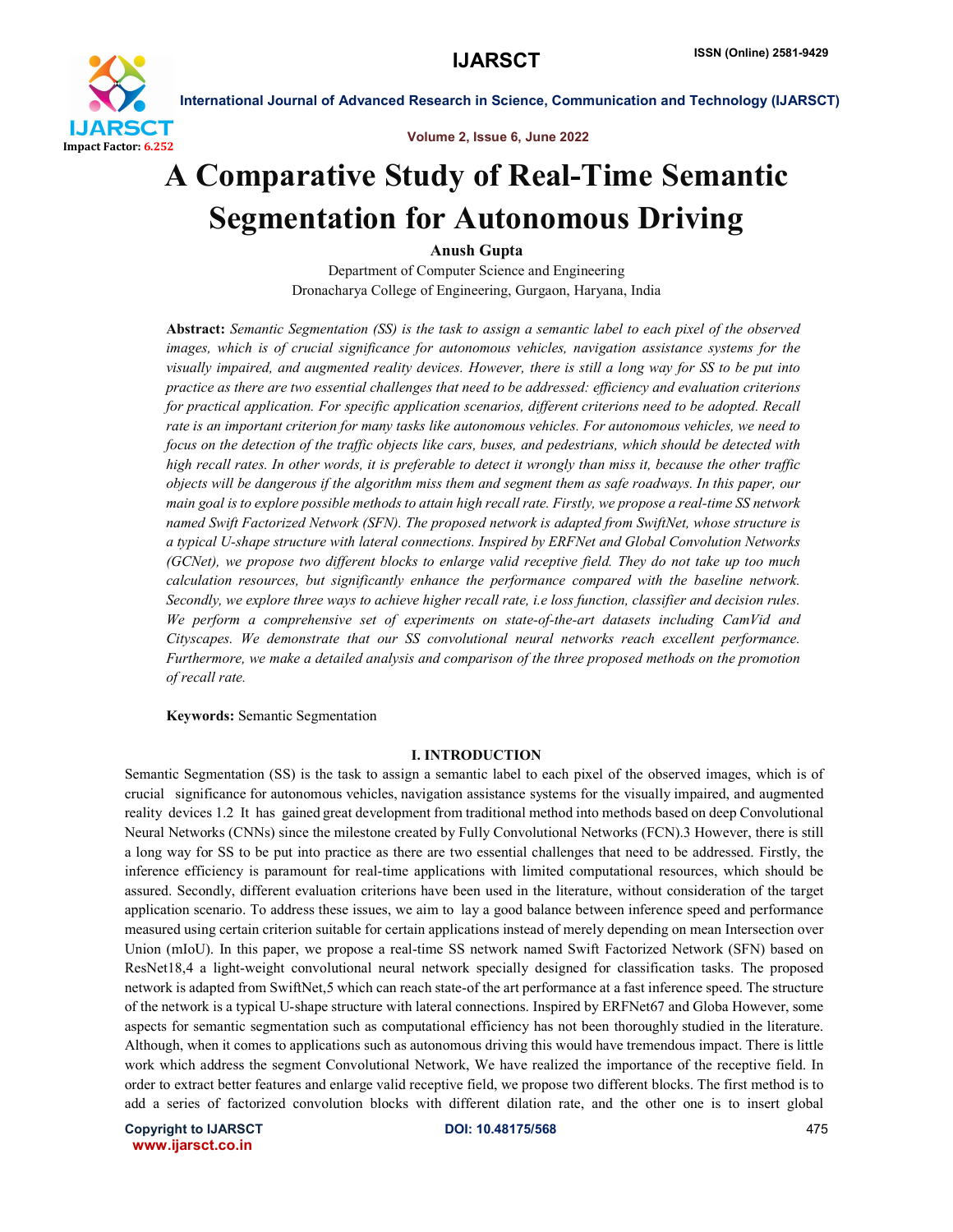

#### Volume 2, Issue 6, June 2022

convolutional blocks with diverse kernel sizes to refine features. They won't take up too much calculation resources, but significantly enhance the performance compared with the baseline network. On the other hand, in order to cope with specific application scenarios, we need to adopt different criterions.



Recall rate is an important criterion for many tasks. Taking autonomous driving as an example, we need to focus on the detection of the traffic objects like cars, buses, and pedestrians, which should be detected with high recall rates. In other words, it is preferable to detect it wrongly than miss it, because the other traffic objects will be dangerous if the algorithm miss them and segment them as safe roadways.

Moreover, for autonomous driving, different objects should be coped with different rank of importance, the traffic light, cars, riders are much more important than road, sky, and etc. If the algorithm does not differentiate the different priorities for certain classes, the module will reach a normal performance for all classes. In order to promote the certain classes' recall rates, we explore three different methods as shown in Fig. 1: (1) Loss Function: Loss function is of great significance for training a model. In order to reach high recall rate, we utilize importance- aware loss.9 (2) Classifier: Graph Convolution Networks (GCN) are very useful and popular to cope with the graph data. It can also be utilized as a classifier, such that the result is based on the pre-defined graph. (3) Decision Rules: The normal decision rule in classification or semantic segmentation tasks is Bayes rule. In our experiment, we also adopt Maximum Likelihood (ML) rule which is promising to boost the recall rate.

### II. SEMANTIC SEGMENTATION

The milestone created by FCN results in the prosper for method based on Deep Learning to SS task. The fundamental framework of SS Neural Networks is an Encoder-Decoder structure. Typical representative networks like UNet,12 PSPNet,13 DeepLab V314 and ACNet15 can reach brilliant performance but can not strike a balance between efficiency and accuracy. Therefore, they can not be directly applied into application. In order to put SS into practice, many realtime SS networks have been proposed in recent years. ENet16 is the pioneer in the era of real-time SS networks, which is adapted from ResNet structure4 but discards the last stage of the model to raise efficiency. Following that, many realtime SS Network appear. ERFNet67 and ERF- PSPNet1718 utilize residual factorized module to reduce parameters and keep fine performance. ICNet19 and BiSeNet20 are multiplypath structures using immense calculations on small feature maps for excavating context information and a few calculations on big feature maps to keep spatial information so that they can keep high efficiency and favourable performance. SwiftNet5 and many other real-time SS networks are based on the Encoder-Decoder structure with light- weight base networks like ShuffleNet,21 MobileNet22 and etc., whose performance vary considerably depending on their decoder structures and lateral connections.

### 2.1. Fully Convolutional Networks (FCN)

The initial direction in semantic segmentation using con- volutional neural networks was towards patch-wise training [14, 19, 2] to yield the final segmentation. Grangier et al.

[19] proposed a multi-patch training strategy for convolutional neural networks to perform segmentation. Farabet et al. [14, 15] proposed a multi-scale dense feature extrac- tor. The method used a Laplacian pyramid of the image, where each scale is forwarded through a 3-stage network to extract hierarchical features. For each pixel the features are encoded from a contextual patch around the pixel. The scene is then over-segmented into super pixels and condi- tional random fields over the super pixels are used. Bell et al. [2] proposed a method to utilize convolutional neural networks to classify each patch in a sliding window fashion.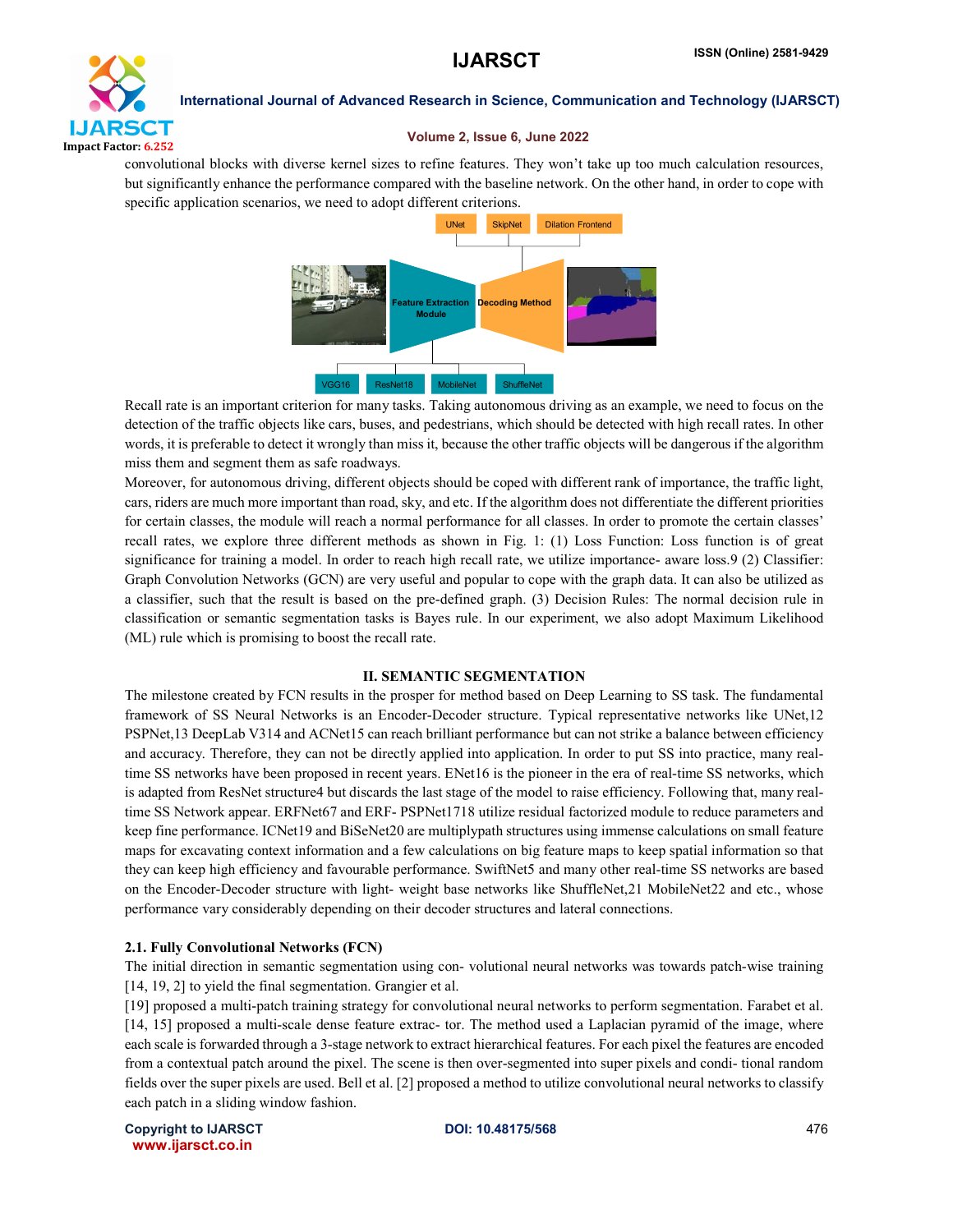

#### Volume 2, Issue 6, June 2022

The dominant direction in deep semantic segmentation is to learn pixel-wise classification in an end-to-end man- ner [35, 38, 1]. Long et al. [35] started with proposing fully convolutional networks(FCN). The network learned heatmaps that were then upsampled with-in the network us- ing transposed convolution to get dense predictions. Unlike patchwise training methods this method uses the full im- age to infer dense predictions. The SkipNet architecture was utilized to refine the segmentation using higher res- olution feature maps. Noh et al. [38] proposed a deeper decoder network, in which stacked transposed convolution and unpooling layers are used. Badrinarayanan et al. [1] proposed SegNet which is an encoder-decoder architecture. The decoder network upsampled the feature maps by keep- ing the maxpooling indices from the corresponding encoder layer. Kendall et al. [28] followed that work by proposing Bayesian SegNet, which incorporates uncertainties in the predictions using dropout during inference. Ronneberger et al. [41] proposed a u-shaped architecture network where feature maps from different encoding layers are concatenated with the upsampled feature maps from the corre- sponding decoding layers. Paszke et al. [39] proposed the use of bottleneck modules for a computationally efficient solution that is denoted as ENet. Figure 3 shows the archi- tecture for FCN8s [35] and U-Net [41].



(a) SkipNet [35] (b) U-Net [41]



#### 2.2. Context Aware Models

Refinements on fully convolutional networks was intro- duced to improve the segmentation accuracy by incorpo- rating context. In this section we consider only the spatial context that does not include any temporal information. The methods to enforce models to become context aware are mainly categorized into multi-scale support, utilizing con- ditional random fields, or recurrent neural networks. Fara- bet et al. [14] handled the scale by introducing multiple rescaled versions of the image to the network. However with the emergence of end-to-end pixel-wise training, Long et al. [35] proposed the skip architecture to merge heat- maps from different resolutions. Since these architectures include pooling layers to increase the receptive field, this leads to the downsampling of the image with a loss in the resolution.

Yu et al. [60] introduced dilated or atrous convolutions, which expanded the receptive field without losing resolu- tion based on the dilation factor. Thus it provided a better solution for handling multiple scales. Wu et al. [59] pro- posed a shallower network using residual connections that included dilated convolution and outperformed deeper mod- els. Chen et al. [7] proposed DeepLab that uses atrous spa- tial pyramid pooling (ASPP) for multi-scale support. This idea builds on utilizing the dilated convolutions. Figure 4 shows dilated convolutions and spatial pyramid pooling as separate methods that can be used to incorporate multi-scale support. Zhao et al. [64] proposed to incorporate global context features from previous layers into the next layers. Chen et al. [8] refined further the DeepLab method by in- corporating global context features. Chen et al. [9] provided a way for handling scale by using attention models that pro- vides a mean to focus on the most relevant features. This attention model is able to learn a weight map, that weighs feature maps pixel-by-pixel from different scales. Eigen et al. [13] proposed a method to sequentially utilize multiple scales to refine the prediction of depth, surface normals, and semantic segmentation.

One of the commonly used models to incorporate con- text is conditional random field (CRF). Chen et al. [7] uti- lized the fully connected conditional random fields as a post processing. The unary potentials of the CRF are set to the probabilities from their convolutional network, while pair- wise potentials are gaussian kernels based on the spatial and color features. Lin et al [34] proposed a method to use pair- wise potentials based on convolutional neural networks feature maps. In contrast to the previous work that uses condi- tional random fields as post processing refinement step, this work went further in integrating CNNs and CRFs. Zheng et al. [65] formulated the mean field CRF inference algorithm

Copyright to IJARSCT **DOI: 10.48175/568** 477 www.ijarsct.co.in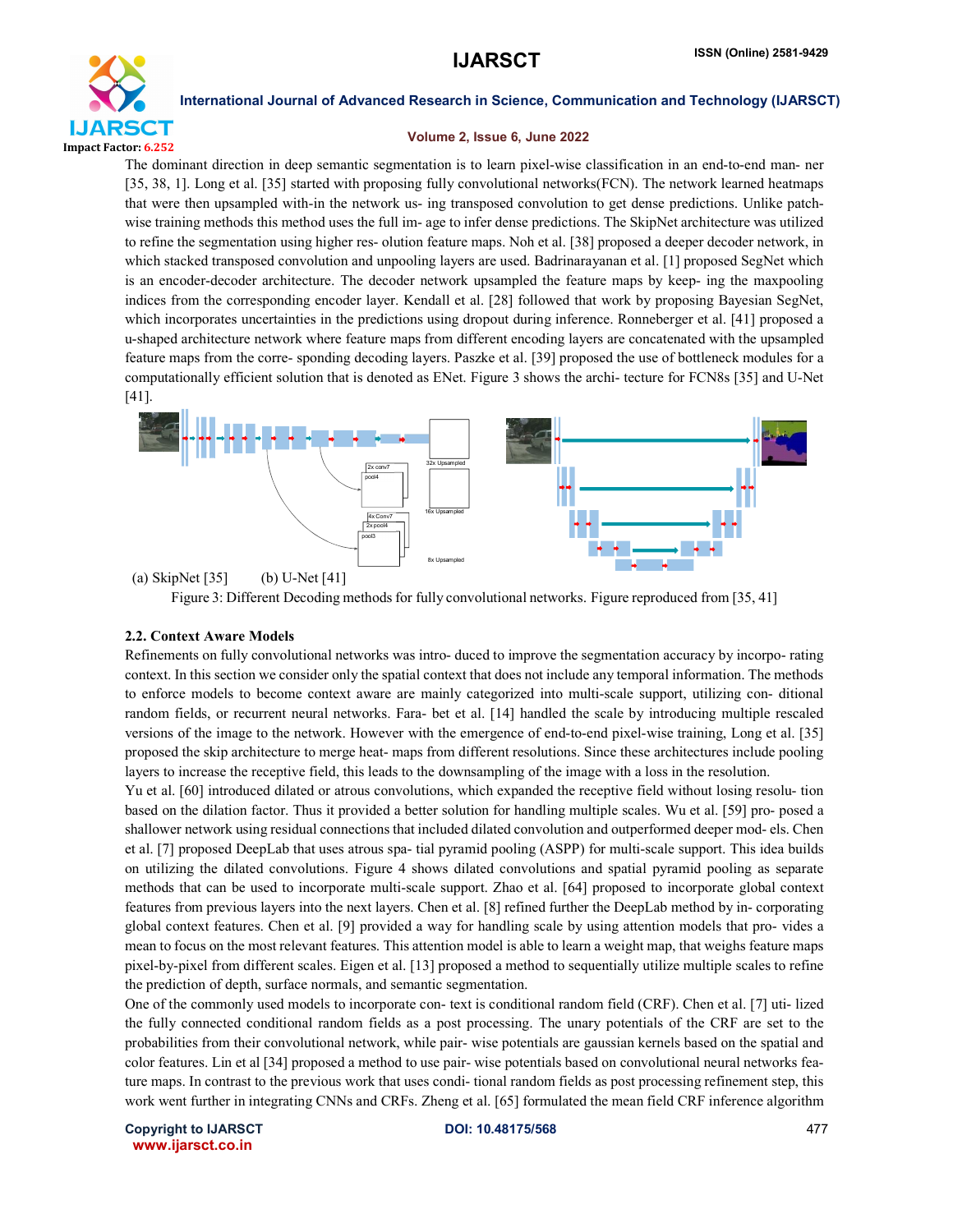

#### Volume 2, Issue 6, June 2022

as a recurrent network. Thus, the proposed method enabled the end-to-end training of the model.

Another way to incorporate context is using recurrent neural networks (RNN) to capture the long range depen- dencies of various regions. Visin et al. [57] used a recur- rent layer to sweep the image horizontally and vertically, which ensures the usage of contextual information for a bet- ter segmentation. One of the main bottlenecks in vanilla RNN is the vanishing gradients problem, gated recurrent architectures such as LSTMs [23] and GRUs [10] alleviate this problem. Byeon et al. [5] proposed a segmentation method that splits the image into non overlapping regions, then incorporates context using four separate LSTM blocks. Li et al. [32] proposed a method for context fusion using LSTMs. In their work both RGB and depth information were utilized, and the global context was modeled verti- cally on both, followed by the horizontal fusion. Another bottleneck in vanilla recurrent networks is that it could lead to the loss in spatial relationships. Shuai et al. [46] utilized directed acyclic graph RNN to incorporate long range de- pendencies. This directed acyclic graph maintains spatial relations-ships unlike using chained RNNs. Finally, Qi etnated with the upsampled feature maps from the corre- sponding decoding layers. Paszke et al. [39] proposed the use of bottleneck modules for a computationally efficient solution that is denoted as ENet. Figure 3 shows the archi- tecture for FCN8s [35] and U-Net [41].

#### 2.3. Context Aware Models

Refinements on fully convolutional networks was intro- duced to improve the segmentation accuracy by incorpo- rating context. In this section we consider only the spatial context that does not include any temporal information. The methods to enforce models to become context aware are mainly categorized into multi-scale support, utilizing con- ditional random fields, or recurrent neural networks. Fara- bet et al. [14] handled the scale by introducing multiple rescaled versions of the image to the network. However with the emergence of end-to-end pixel-wise training, Long et al. [35] proposed the skip architecture to merge heat- maps from different resolutions. Since these architectures include pooling layers to increase the receptive field, this leads to the downsampling of the image with a loss in the resolution.

Yu et al. [60] introduced dilated or atrous convolutions, which expanded the receptive field without losing resolu- tion based on the dilation factor. Thus it provided a better solution for handling multiple scales. Wu et al. [59] pro- posed a shallower network using residual connections that included dilated convolution and outperformed deeper mod- els. Chen et al. [7] proposed DeepLab that uses atrous spa- tial pyramid pooling (ASPP) for multi-scale support. This idea builds on utilizing the dilated convolutions. Figure 4 shows dilated convolutions and spatial pyramid pooling as separate methods that can be used to incorporate multi-scale support. Zhao et al. [64] proposed to incorporate global context features from previous layers into the next layers. Chen et al. [8] refined further the DeepLab method by in- corporating global context features. Chen et al. [9] provided a way for handling scale by using attention models that pro- vides a mean to focus on the most relevant features. This attention model is able to learn a weight map, that weighs feature maps pixel-by-pixel from different scales. Eigen et al. [13] proposed a method to sequentially utilize multiple scales to refine the prediction of depth, surface normals, and semantic segmentation.

One of the commonly used models to incorporate con- text is conditional random field (CRF). Chen et al. [7] uti- lized the fully connected conditional random fields as a post processing. The unary potentials of the CRF are set to the probabilities from their convolutional network, while pair- wise potentials are gaussian kernels based on the spatial and color features. Lin et al [34] proposed a method to use pair- wise potentials based on convolutional neural networks feature maps. In contrast to the previous work that uses condi- tional random fields as post processing refinement step, this work went further in integrating CNNs and CRFs. Zheng et al. [65] formulated the mean field CRF inference algorithm as a recurrent network. Thus, the proposed method enabled the end-to-end training of the model.

Another way to incorporate context is using recurrent neural networks (RNN) to capture the long range depen- dencies of various regions. Visin et al. [57] used a recurrent layer to sweep the image horizontally and vertically, which ensures the usage of contextual information for a bet- ter segmentation. One of the main bottlenecks in vanilla RNN is the vanishing gradients problem, gated recurrent architectures such as LSTMs [23] and GRUs [10] alleviate this problem. Byeon et al. [5] proposed a segmentation method that splits the image into non overlapping regions, then incorporates context using four separate LSTM blocks. Li et al. [32] proposed a method for context fusion using LSTMs. In their work both RGB and depth information were utilized, and the global context was modeled vertically on both, followed by the horizontal fusion. Another bottleneck in vanilla recurrent networks is that it could lead to the loss in spatial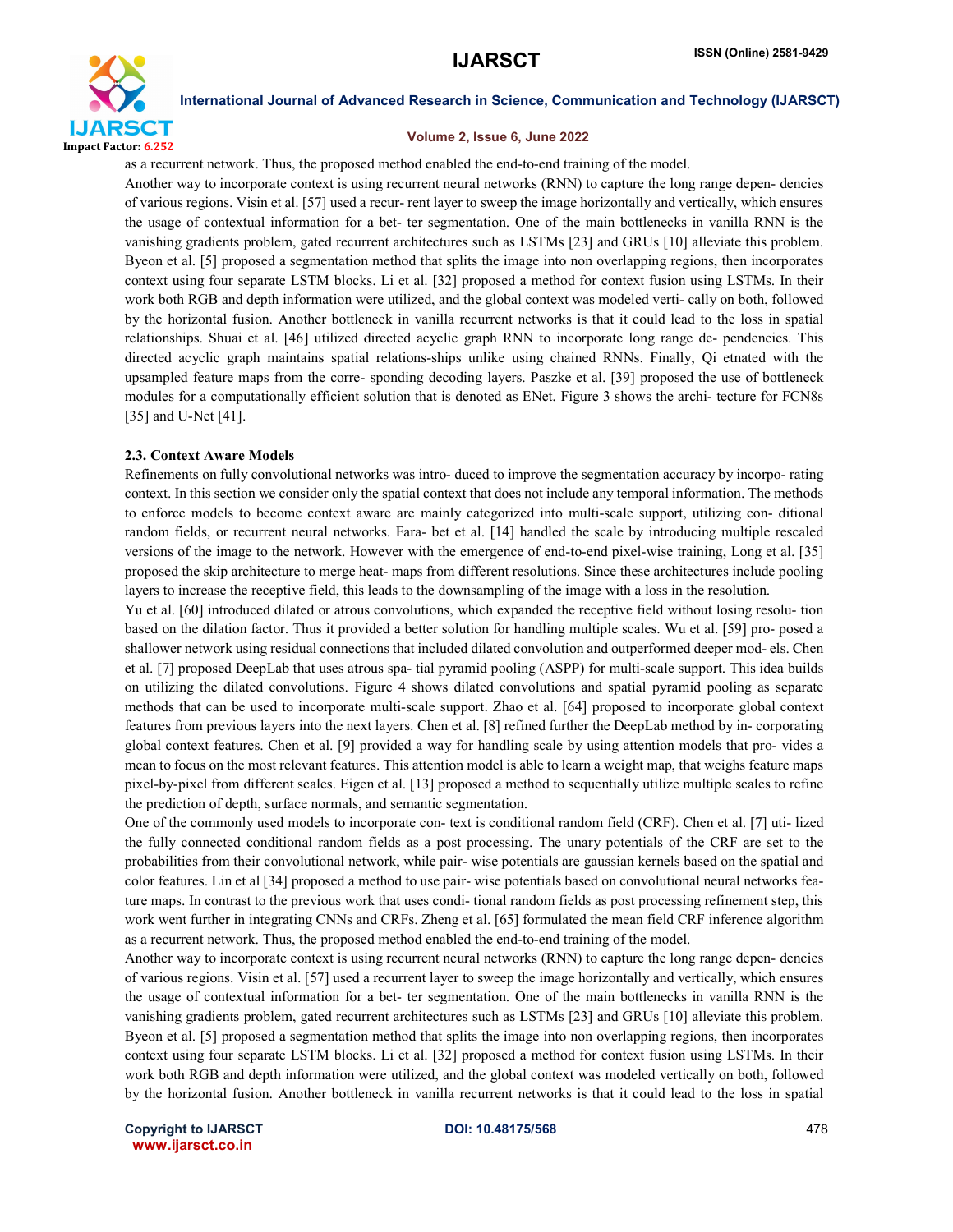

### Volume 2, Issue 6, June 2022

relationships. Shuai et al. [46] utilized directed acyclic graph RNN to incorporate long range de- pendencies. This directed acyclic graph maintains spatial relations-ships unlike using chained RNNs. Finally, Qi et al [40] proposed hierarchically gated deep network, which is a multi-scale deep network that incorporates context at various scales. Multiple LSTM memory cells are used in the network between convolutional layers, to learn whether to incorporate spatial context from the lower layer into the higher one.

Figure 4: Atrous Convolution and Spatial Pyramid Pooling for Multi-scale support. Figure reproduced from [8, 60].

#### III. REAL-TIME CNNS

In recent years there has been an increasing need for running deep neural networks real-time on embedded plat-forms, in various applications. Two main categories in the work of efficient CNNs are discussed: (1) Efficient CNN models that introduce different layers and modules to im- prove its computational efficiency. (2) Model compression and pruning. Other approaches such as model quantization and hardware acceleration are out of the scope of this paper.

#### 3.1. Efficient CNN Models

Convolutional layers are required to learn cross chan- nel and spatial correlations. This process can be performedin an efficient manner by separating both. Szegedy et al. [50, 51, 49] introduced the inception module and utilized it in Inception V1, V2 and further refined it in Inception V3 [51] and Inception-ResNet [49]. The main purpose of the inception module is to decouple the cross channel and spatial convolution. This separation is performed using 1x1 for the cross channel convolution that maps to 3 or 4 sep- arate spaces. This is followed by 3x3 and/or 5x5 convolu- tion for the spatial correlations. The extreme case of the inception module with one spatial convolution per channel is what is termed as depthwise separable convolution. Figure 5 shows the inception module [50], and depthwise separable convolution which is kind of an extreme case of inception. Howard et al. presented depth-wise separable convolutions as a mean to improve efficiency [24] in what is known as MobileNets. Zhang et al. developed a generalized form of separable convolution denoted as grouped convolution, while utilizing channel shuffle to ensure the input-output connectivity between different groups [62]. Figure 5 shows the shufflenet unit utilized in their model.

Huang et al. [25] proposed training a densely connected network with sparsified connections denoted as Con- denseNet. The connectivity pattern is implemented efficiently using grouped convolutions. This method is considered also as a network pruning method. Most of the research conducted in efficient convolutional networks is directed to- wards classification and detection. Little attention is given to the computational efficiency of deep neural networks for semantic segmentation. When it comes to applications such as autonomous driving this consideration is extremely important. Some studies such as the work by Paszke et al. [39] tried to address the issue of segmentation efficiency.



(a) Inception Module [50] (b) Depthwise separable Convolution [24] (c) ShuffleNet Unit [62] Figure 5: Differences between Computationally Efficient Modules for Convolution. GC: Grouped Convolution. DWC: Depth-Wise Convolution

Sandler et al. [43] proposed inverted residual module with linear bottleneck. This takes low dimensional representa- tion as input then expands it to a higher dimensional space applies convolution then maps it back. The convolution op- eration is performed using the efficient depthwise separable convolutions. This work proposed an efficient segmentation method as well.

#### 3.2 Model Compression and Pruning

There are two main pruning techniques for model com- pression namely weight pruning and filter pruning. Han et al. proposed DeepCompression framework [21] which learns both weights and connections in a three steps pro- cess. They make use of a regularization loss which pushes parameters towards zero and thus reducing the number of parameters of

Copyright to IJARSCT **DOI: 10.48175/568** 479 www.ijarsct.co.in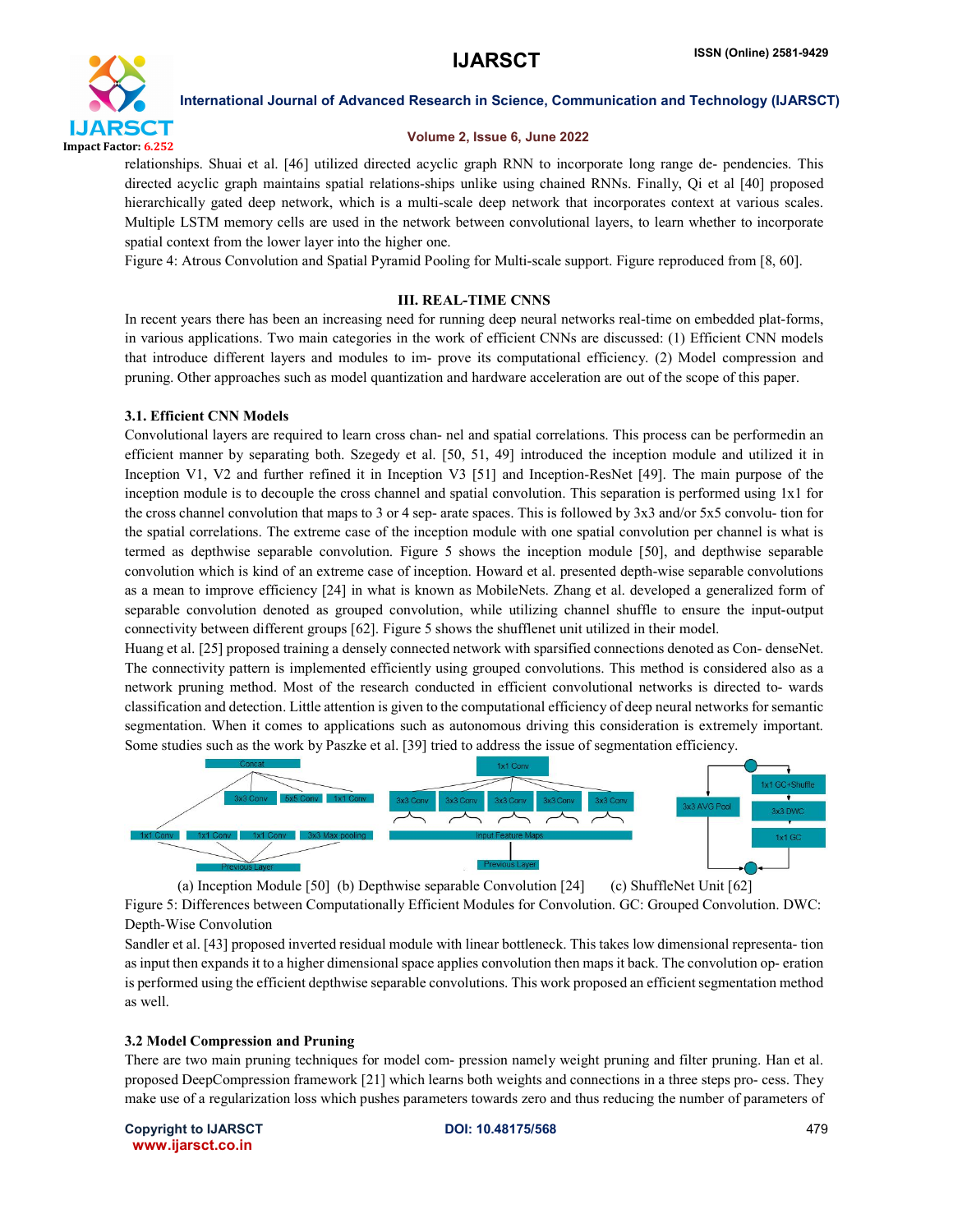

#### Volume 2, Issue 6, June 2022

AlexNet by a factor of 9. Sparsity can lead to inefficient parallelism. To alleviate sparsity constraint, Han et al. [20] presented an efficient inference engine rely- ing on sparse matrix-vector multiplication with weight shar- ing. The resulting computation speed achieves x189 and x13 gain when compared to CPU and GPU implementa- tions of the same DNN without compression. Model com- pression also enables networks to fit in the on-chip SRAM which reduces energy consumption per memory read by a factor x120 compared from fetching weights from DRAM. Filter pruning is a similar approach like weight pruning.

While weight pruning results in sparse connectivity pattern, removing the entire filter and their associated feature maps preserve dense connectivity. Consequently computational cost reduction does not rely on sparse convolution libraries or dedicated hardware and existing efficient BLAS libraries for dense matrix multiplication can be further used. Wen et al. [58] proposed filter pruning using model structure learning and group lasso which is an efficient regularization to learn sparse structures. Their method is even more gen- eral than filter regularization since the Structured Sparsity Learning (SSL) method can regularize any structure (fil- ters, channels, filter shapes, and layer depth) of CNNs. This learning technique acts like a compression method to learn a smaller model from a larger one reducing the computational cost. Li et al. [31] presented another pruning approach which is not based on filter magnitude. The method relied on reinforcement Learning to train a pruning agent which made a set of binary actions to decide to remove or not each filter. It maximized a reward function which combined two terms, the accuracy term and the efficiency term. The ac- curacy term ensured the performance drop is bounded, and the efficiency term encouraged to prune more filters away.

#### IV. METHODOLOGY

In this section a detailed description of the benchmark- ing framework is presented. We implemented a generic framework through the decoupled encoder-decoder design. This allows the extensibility for more encoding and decoding methods. It also allows principled comparison between different design choices that can aid practitioners.

#### 4.1. Meta Architectures

Three meta-architectures are integrated in our bench- marking software: (1) SkipNet meta-architecture [35]. (2) U-Net meta-architecture [41]. (3) Dilation Frontend meta- architecture [60]. The meta-architectures for semantic seg- mentation identify the decoding method for in the network upsampling. All of the network architectures share the same downsampling factor of 32. The downsampling is achieved either by utilizing pooling layers, or strides in the convolu- tional layers. This ensures that different meta architectures have a unified down-sampling factor to assess the effect of the decoding method only.

SkipNet architecture denotes a similar architecture to FCN8s [35]. The main idea of the skip architecture is to benefit from feature maps from higher resolution to improve the output segmentation. SkipNet applies transposed convo- lution on heatmaps in the label space instead of performing it on the feature space. This entails a more computationally efficient decoding method than others. Feature extraction networks have the same downsampling factor of 32, so they follow the 8 stride version of skip architecture. Higher resolution feature maps are followed by 1x1 convolution to map from feature space to label space that produces heatmaps



Figure 6: Different Meta Architectures using MobileNet as the feature extraction network. a) SkipNet architecture. b) UNet.

Copyright to IJARSCT **DOI: 10.48175/568** 480 www.ijarsct.co.in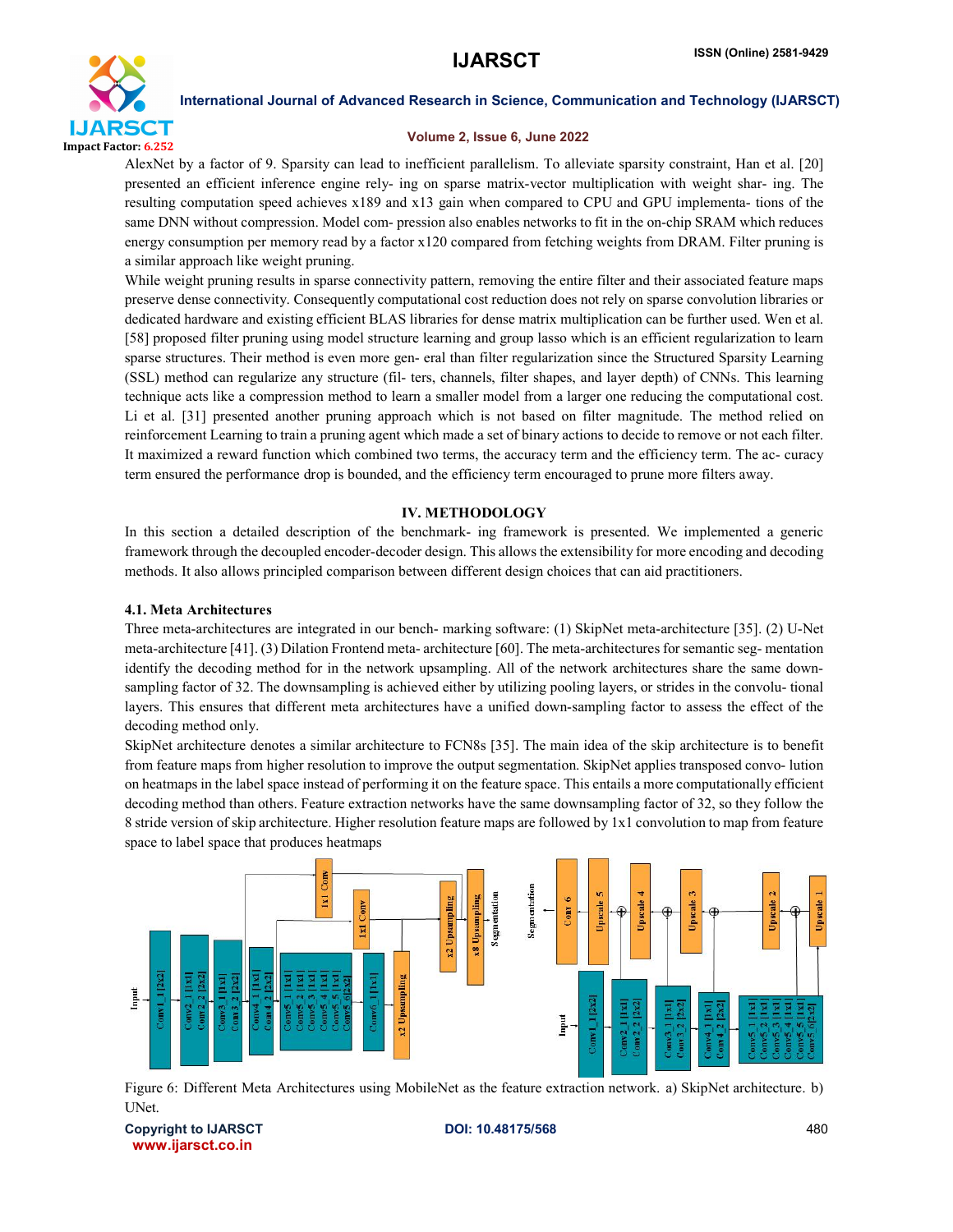

#### Volume 2, Issue 6, June 2022

corresponding to each class. The final heatmap with down- sampling factor of 32 is followed by transposed convolution with stride 2. Elementwise addition between this upsam- pled heatmaps and the higher resolution heatmaps is performed. Finally, the final output heat maps are followed by a transposed convolution for up-sampling with stride 8. Figure 6(a) shows the SkipNet architecture utilizing a Mo- bileMet encoder.

U-Net architecture denotes the method of decoding that up-samples features using transposed convolution corresponding to each downsampling stage [41]. The up- sampled features are fused with the corresponding features maps from the encoder with the same resolution. The stage- wise upsampling provides higher accuracy than one shot 8x upsampling. The current fusion method used in the frame- work is element-wise addition. Concatenation as a fusion method can provide better accuracy, as it enables the net- work to learn the weighted fusion of features. Nonetheless, it increases the computational cost, as it is directly affected by the number of channels. The upsampled features are then followed by 1x1 convolution to output the final pixel-wise classification. Figure 6(b) shows the UNet architecture using MobileNet as a feature extraction network.

Dilation Frontend architecture utilizes dilated convolu- tion [60] instead of downsampling the feature maps. Dilated convolution enables the network to maintain an adequate receptive field, but without degrading the resolution from pooling or strided convolution. However, a side-effect of this method is that computational cost increases, since the operations are performed on larger resolution feature maps. The encoder network is modified to incorporate a downsampling factor of 8 instead of 32. The decrease of the down- sampling is performed by either removing pooling layers or converting stride 2 convolution to stride 1. The pooling or strided convolutions are then replaced with two dilated convolutions [60] with dilation factor 2 and 4 respectively.

### 4.2. Feature Extraction Architectures

In order to achieve real-time performance multiple net- work architectures are integrated in the benchmarking framework. The framework includes four state of the art real-time network architectures for feature extraction. These are: (1) VGG16 [48]. (2) ResNet18 [22]. (3) MobileNet [24]. (4) ShuffleNet [62]. The reason for using VGG16 is to act as a baseline method to compare against as it was used in [35]. The other architectures have been used in real-time systems for detection and classification. ResNet18 incorporates the usage of residual blocks that di- rects the network toward learning the residual representa- tion on identity mapping.

MobileNet network architecture is based on depthwise separable convolution [24]. It is considered the extreme case of the inception module, where separate spatial con- volution for each channel is applied denoted as depthwise convolutions. Then 1x1 convolution is used and denoted as pointwise convolutions. The separation in depthwise and pointwise convolution improve the computational efficiency on one hand. On the other hand it improves the accuracy as the cross channel and spatial correlations mapping are learned separately.

ShuffleNet encoder is based on grouped convolution that is a generalization of depthwise separable convolution [62]. It uses channel shuffling to ensure the connectivity between input and output channels. This eliminates connectivity restrictions posed by the grouped convolutions.

#### V. EXPERIMENTS

In this section experimental setup, detailed ablation study and results in comparison to the state of the art are reported. Table 1: Comparison of different encoders and decoders on Cityscapes validation set. GFLOPs are measured on image size 1024x512.

| Encoder     | Decoder           | <b>GFLOPs</b> | mIoU | Road | Sidewalk | <b>Building</b> | Sign | Skv  | Person | Car  |
|-------------|-------------------|---------------|------|------|----------|-----------------|------|------|--------|------|
| SkipNet     | MobileNet         | 13.8          | 61.3 | 95.9 | 73.6     | 86.9            | 57.6 | 91.2 | 66.4   | 89.0 |
| SkipNet     | ShuffleNet        | 4.63          | 55.5 | 94.8 | 68.6     | 83.9            | 50.5 | 88.6 | 60.8   | 86.5 |
| <b>UNet</b> | ResNet18          | 43.9          | 57.9 | 95.8 | 73.2     | 85.8            | 57.5 | 91.0 | 66.0   | 88.6 |
| <b>UNet</b> | MobileNet         | 55.9          | 61.0 | 95.2 | 71.3     | 86.8            | 60.9 | 92.8 | 68.1   | 88.8 |
| <b>UNet</b> | <b>ShuffleNet</b> | 17.9          | 57.0 | 95.1 | 69.5     | 83.7            | 54.3 | 89.0 | 61.7   | 87.8 |
| Dilation    | MobileNet         | 150           | 57.8 | 95.6 | 72.3     | 85.9            | 57.0 | 91.4 | 64.9   | 87.8 |
| Dilation    | ShuffleNet        | 71.6          | 53.9 | 95.2 | 68.5     | 84.1            | 57.3 | 90.3 | 62.9   | 86.6 |

Copyright to IJARSCT **DOI: 10.48175/568** 481 www.ijarsct.co.in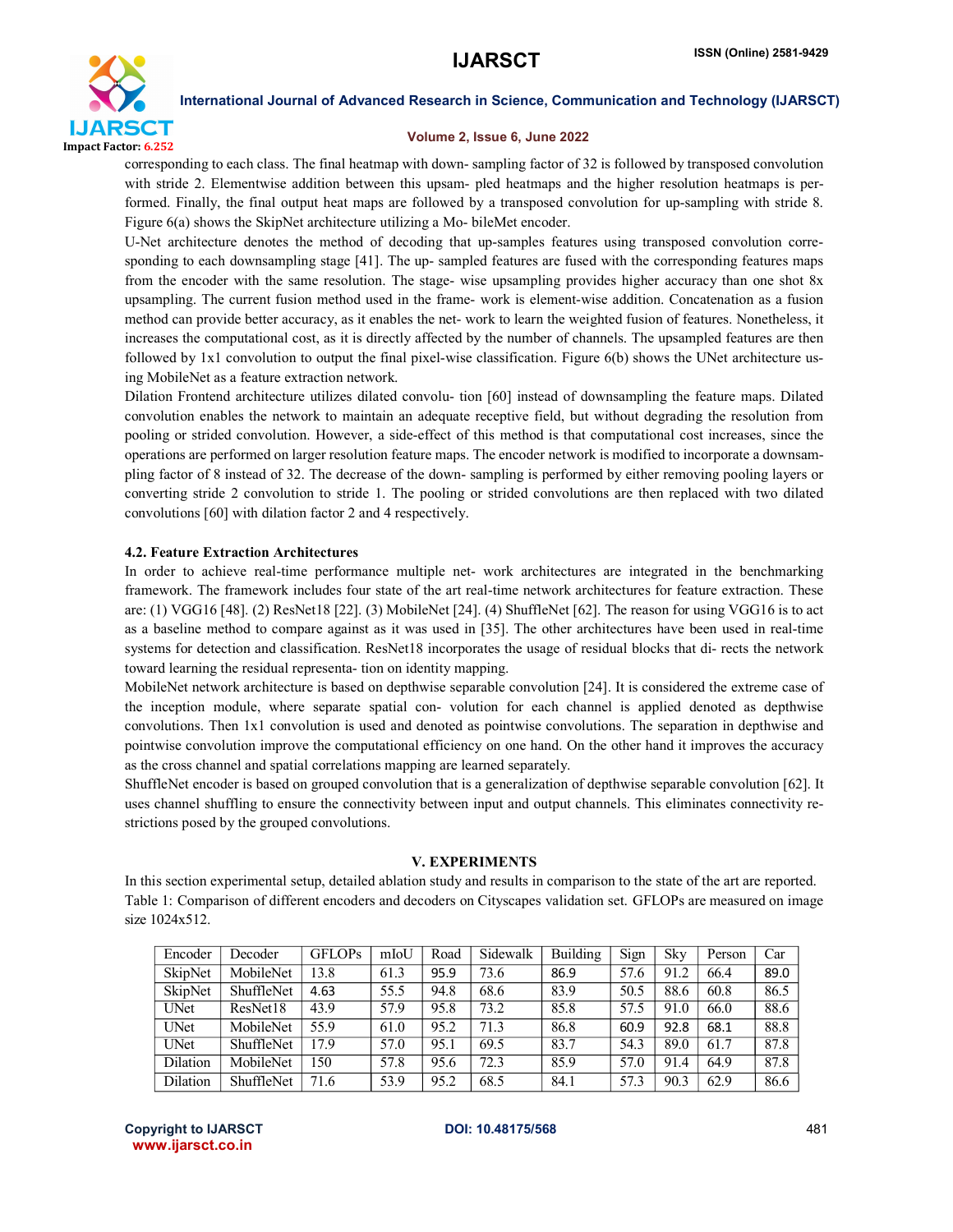

#### Volume 2, Issue 6, June 2022

Table 2: Comparison of different encoders and decoders on Cityscapes validation set with Coarse annotations pretraining then using fine annotations.

| Encoder | Decoder    | mIoU | Road | Sidewalk | <b>Building</b> | Sign | <b>Skv</b> | Person | Car  |
|---------|------------|------|------|----------|-----------------|------|------------|--------|------|
| SkipNet | MobileNet  | 62.4 | 95.4 | 73.9     | 86.6            | 57.4 | 91.1       | 65.7   | 88.4 |
| SkipNet | ShuffleNet | 59.3 | 94.6 | 70.5     | 85.5            | 54.9 | 90.8       | 60.2   | 87.5 |

#### 5.1 Experimental Setup

Through all of our experiments, weighted cross entropy loss from [39] is used, to overcome the class imbalance. The class weight is computed as wclass Adam optimizer [29] learning rate is set to 1e−4. Batch normaliza- tion [26] after all convolutional or transposed convolution layers is incorporated. L2 regularization with weight decay rate of 5e−4 is utilized to avoid overfitting. The feature ex- tractor part of the network is initialized with the pre-trained corresponding encoder trained on Imagenet. A width multi- plier of 1 for MobileNet to include all the feature channels is performed through all experiments. The number of groups used in ShuffleNet is 3. Based on previous [62] results on classification and detection three groups provided adequate accuracy. Results are reported on Cityscapes dataset [12] which contains 5000 images with fine annotation, with 20 classes including the ignored class. Another section of the dataset contains coarse annotations with 20,000 labeled images. These are used in the case of Coarse pre-training that proved to improve the results of the segmentation. Experiments are conducted on images with resolution of 512x1024.

#### 5.2 Ablation Study

Semantic segmentation is evaluated using mean intersec- tion over union (mIoU), per-class IoU, and per-category IoU. Table 1 shows the results for the ablation study on different encoders-decoders with mIoU and GFLOPs to demonstrate the accuracy and computations trade-off. The main insight gained from our experiments is that, UNet de- coding method provides more accurate segmentation results than Dilation Frontend. This is mainly due to the transposed convolution by x8 in the end of the Dilation Frontend, unlike the UNet stage-wise upsampling method. The Skip- Net architecture provides on par results with UNet decoding method. In some architectures such as SkipNet-ShuffleNet it is less accurate than UNet counter part by 1.5%. the network provide the best in terms of accuracy. How- ever, SkipNet architecture is more computationally efficient with x4 reduction in GFLOPs. This is explained by the fact that transposed convolutions in UNet are applied in the fea- ture space unlike in SkipNet that are applied in label space. Table 2 shows that pre-training with cityscapes coarse an- notation, then finetuning on the fine annotation improves the segmentation in terms of mIoU with 1-4%. The un- derrepresented classes are the ones that often benefit from pre-training.

#### 5.3. Embedded Vision Experiments

Experimental results on the cityscapes test set are shown in Table 3. ENet [39] is compared to SkipNet-ShuffleNet and SkipNet-MobileNet in terms of accuracy and computa- tional cost. SkipNet-ShuffleNet outperforms ENet in terms of GFLOPs, yet it maintains on par mIoU. Both SkipNet- ShuffleNet and SkipNet-MobileNet outperform SegNet [1] in terms of computational cost and accuracy with reduction up to x143 in GFLOPs. SkipNet-ShuffleNet was deployed on a Jetson TX2 that delivered real-time performance in 15 frames per second on image resolution 640x360. Fig- ure 8 shows the comparison between different image reso- lution versus frame-rate and running time in milliseconds. These were measured on the Jetson TX2 for the SkipNet- ShuffleNet architecture. Figure 7 shows qualitative results for different encoders including MobileNet, ShuffleNet and ResNet18 segmentation results than the later two.

Table 3: Comparison to the state of the art segmentation networks on Cityscapes test set. GFLOPs is computed on image resolution 640x360.

| Model              | <b>GFLOPs</b> | Class IoU | Class iIoU | Category IoU | Category iIoU |
|--------------------|---------------|-----------|------------|--------------|---------------|
| SegNet[1]          | 286.03        | 56.1      | 34.2       | 79.8         | 66.4          |
| ENet[39]           | 3.83          | 58.3      | 24.4       | 80.4         | 64.0          |
| SkipNet-VGG16[35]  | 445.9         | 65.3      | 41.7       | 85.7         | 70.1          |
| SkipNet-ShuffleNet | 2.0           | 58.3      | 32.4       | 80.2         | 62.2          |
| SkipNet-MobileNet  | 6.2           | 61.5      | 35.2       | 82.0         | 63.0          |

Copyright to IJARSCT **DOI: 10.48175/568** 482 www.ijarsct.co.in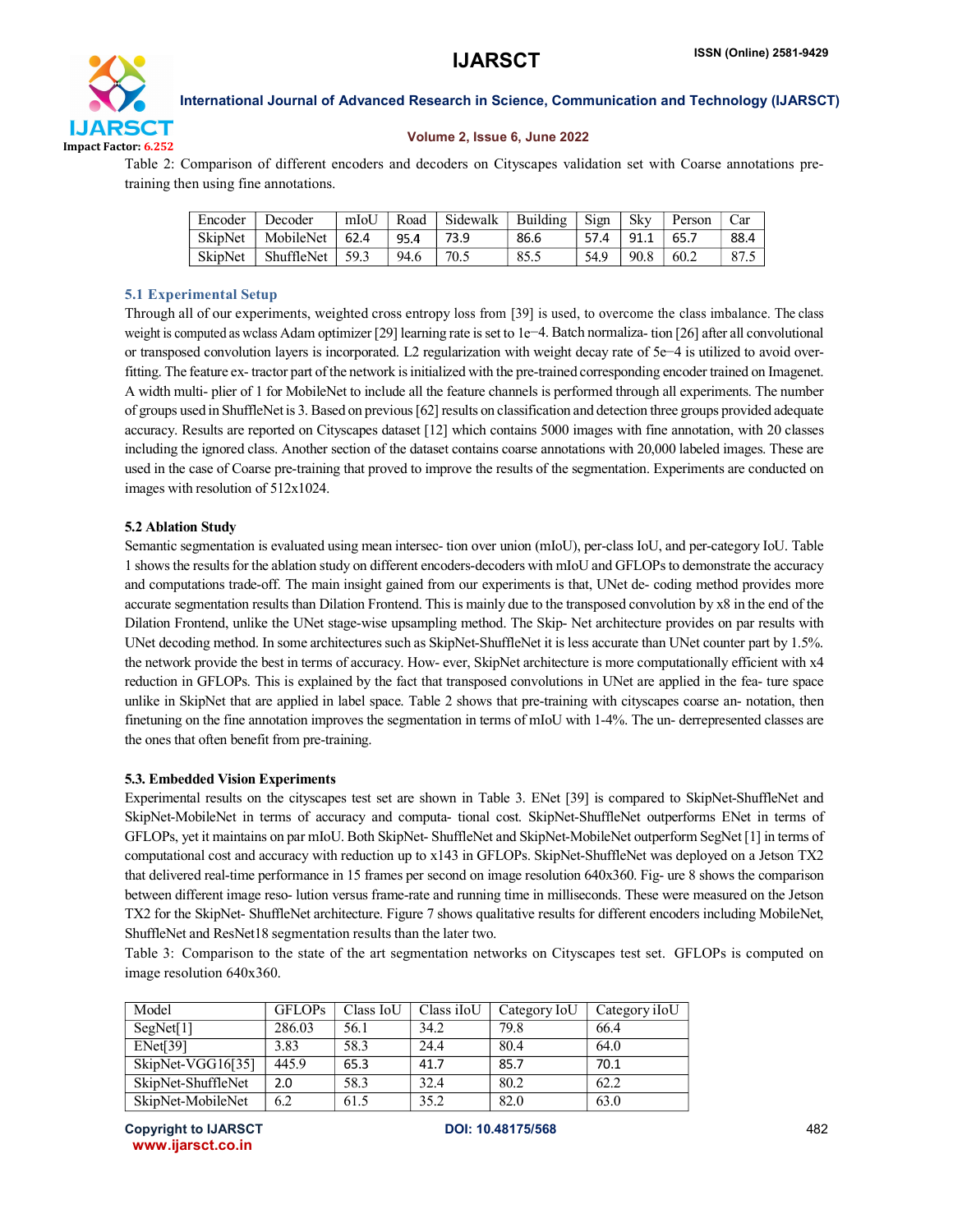

#### Volume 2, Issue 6, June 2022



Figure 7: Qualitative Results on CityScapes. (a) Original Image. (b) SkipNet-MobileNet pretrained with Coarse Annotations. UNet-Resnet18. (d) SkipNet-ShuffleNet pretrained with Coarse Annotations



Figure 8: Running Time in milliseconds and Frames per second versus the different image resolution. Measured on Jetson TX2

#### VI. CONCLUSION

In this paper, we present the first principled approach for benchmarking real-time segmentation networks. The decoupled design of the framework separates encoder and de- coder modules and allows for systematic comparison. The first module is comprised of the feature extraction network architecture and the second module is the meta-architecture that provides the decoding method. This generic meta- architecture allows for extensibility further on to other en- coders and decoding methods. Detailed analysis of different image resolutions versus frame-rate on Jetson TX2 is presented. Our benchmarking framework provides researchers and practitioners a mechanism to systematically evaluate new encoders and decoders. New computationally efficient models for segmentation emerged that outperform the state of the art in terms of GFLOPs, while maintaining on par accuracy. It enabled one of the models to run real-time at ∼16 fps on a Jetson TX2. Future work is to mathematically formalize the meta-architecture to enable automated topology exploration using meta-learning.

#### **REFERENCES**

[1] V. Badrinarayanan, A. Kendall, and R. Cipolla. Seg- net: A deep convolutional encoder-decoder archi- tecture for image segmentation. arXiv preprint arXiv:1511.00561, 2015.

[2] S. Bell, P. Upchurch, N. Snavely, and K. Bala. Mate- rial recognition in the wild with the materials in con- text database. In Computer Vision and Pattern Recog- nition (CVPR). IEEE, 2015.

Copyright to IJARSCT DOI: 10.48175/568 483 www.ijarsct.co.in [3] T. M. Bonanni, A. Pennisi, D. Bloisi, L. Iocchi, and D. Nardi. Human-robot collaboration for semantic la- beling of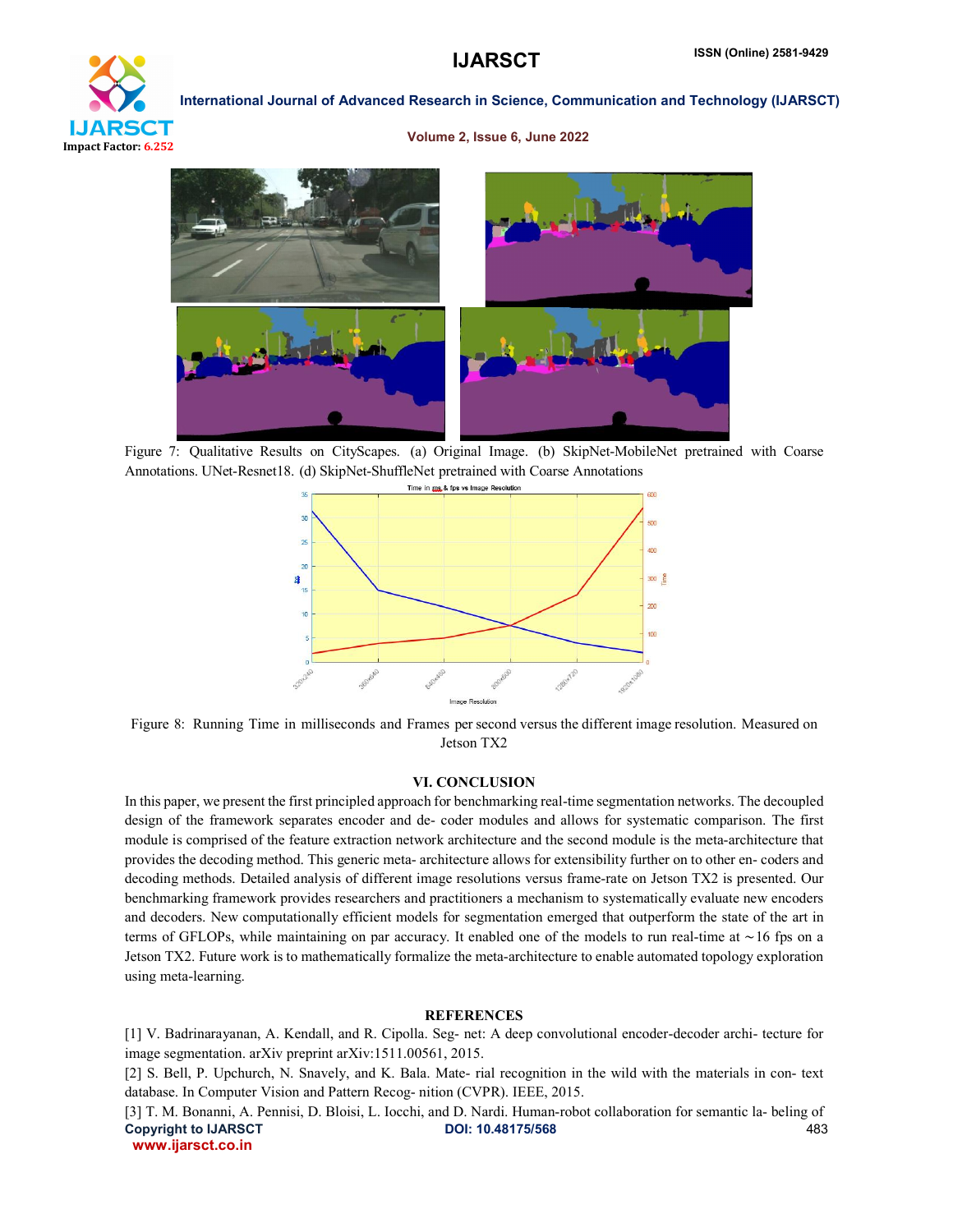

#### Volume 2, Issue 6, June 2022

the environment. In Proceedings of the 3rd Workshop on Semantic Perception, Mapping and Ex- ploration, 2013.

[4] G. J. Brostow, J. Fauqueur, and R. Cipolla. Semantic object classes in video: A high-definition ground truth database. Pattern Recognition Letters, 30(2):88–97, 2009.

[5] W. Byeon, T. M. Breuel, F. Raue, and M. Liwicki. Scene labeling with lstm recurrent neural networks. In Proceedings of the IEEE Conference on Computer Vision and Pattern Recognition, pages 3547–3555, 2015.

[6] J. Carreira and A. Zisserman. Quo vadis, action recog- nition? a new model and the kinetics dataset. In 2017 IEEE Conference on Computer Vision and Pat- tern Recognition (CVPR), pages 4724–4733. IEEE, 2017.

[7] L.-C. Chen, G. Papandreou, I. Kokkinos, K. Murphy, and A. L. Yuille. Deeplab: Semantic image seg- mentation with deep convolutional nets, atrous con- volution, and fully connected crfs. arXiv preprint arXiv:1606.00915, 2016.

[8] L.-C. Chen, G. Papandreou, F. Schroff, and H. Adam. Rethinking atrous convolution for semantic image segmentation. arXiv preprint arXiv:1706.05587, 2017.

[9] L.-C. Chen, Y. Yang, J. Wang, W. Xu, and A. L. Yuille. Attention to scale: Scale-aware semantic image segmentation. arXiv preprint arXiv:1511.03339, 2015.

[10] K. Cho, B. Van Merrie¨nboer, D. Bahdanau, and

Y. Bengio. On the properties of neural machine trans- lation: Encoder-decoder approaches. arXiv preprint arXiv:1409.1259, 2014.

[11] O¨ . C¸ ic¸ek, A. Abdulkadir, S. S. Lienkamp, T. Brox, and O. Ronneberger. 3d u-net: learning dense vol- umetric segmentation from sparse annotation. In In- ternational Conference on Medical Image Computing and Computer-Assisted Intervention, pages 424–432. Springer, 2016.

[12] M. Cordts, M. Omran, S. Ramos, T. Rehfeld, M. En- zweiler, R. Benenson, U. Franke, S. Roth, and

B. Schiele. The cityscapes dataset for semantic urban scene understanding. In Proceedings of the IEEE Con- ference on Computer Vision and Pattern Recognition, pages 3213–3223, 2016.

[13] D. Eigen and R. Fergus. Predicting depth, surface nor- mals and semantic labels with a common multi-scale convolutional architecture. In Proceedings of the IEEE International Conference on Computer Vision, pages 2650–2658, 2015.

[14] C. Farabet, C. Couprie, L. Najman, and Y. Le- Cun. Learning hierarchical features for scene label- ing. IEEE transactions on pattern analysis and ma- chine intelligence, 35(8):1915–1929, 2013.

[15] C. Farabet, N. EDU, C. Couprie, L. Najman, and Y. LeCun. Scene parsing with multiscale feature learn- ing, purity trees, and optimal covers.

[16] M. Fayyaz, M. H. Saffar, M. Sabokrou, M. Fathy, and R. Klette. STFCN: spatio-temporal FCN for semantic video segmentation. CoRR, abs/1608.05971, 2016.

[17] R. Gadde, V. Jampani, and P. V. Gehler. Semantic video cnns through representation warping. CoRR, abs/1708.03088, 2017.

[18] A. Garcia-Garcia, S. Orts-Escolano, S. Oprea, V. Villena-Martinez, and J. Garcia-Rodriguez. A re- view on deep learning techniques applied to seman- tic segmentation. arXiv preprint arXiv:1704.06857, 2017.

[19] D. Grangier, L. Bottou, and R. Collobert. Deep con- volutional networks for scene parsing. In ICML 2009 Deep Learning Workshop, volume 3. Citeseer, 2009.

[20] S. Han, X. Liu, H. Mao, J. Pu, A. Pedram, M. A. Horowitz, and W. J. Dally. Eie: efficient inference en- gine on compressed deep neural network. In Proceed- ings of the 43rd International Symposium on Com- puter Architecture, pages 243–254. IEEE Press, 2016.

[21] S. Han, J. Pool, J. Tran, and W. Dally. Learning both weights and connections for efficient neural network. In Advances in Neural Information Processing Sys- tems (NIPS), pages 1135–1143, 2015.

[22] K. He, X. Zhang, S. Ren, and J. Sun. Deep resid- ual learning for image recognition. In Proceedings of the IEEE conference on computer vision and pattern recognition, pages 770–778, 2016.

[23] S. Hochreiter and J. Schmidhuber. Long short-term memory. Neural computation, 9(8):1735–1780, 1997.

[24] A. G. Howard, M. Zhu, B. Chen, D. Kalenichenko, W. Wang, T. Weyand, M. Andreetto, and H. Adam. Mobilenets: Efficient convolutional neural networks for mobile vision applications. arXiv preprint arXiv:1704.04861, 2017.

[25] G. Huang, S. Liu, L. van der Maaten, and K. Q. Weinberger. Condensenet: An efficient densenet using learned group convolutions. arXiv preprint arXiv:1711.09224, 2017.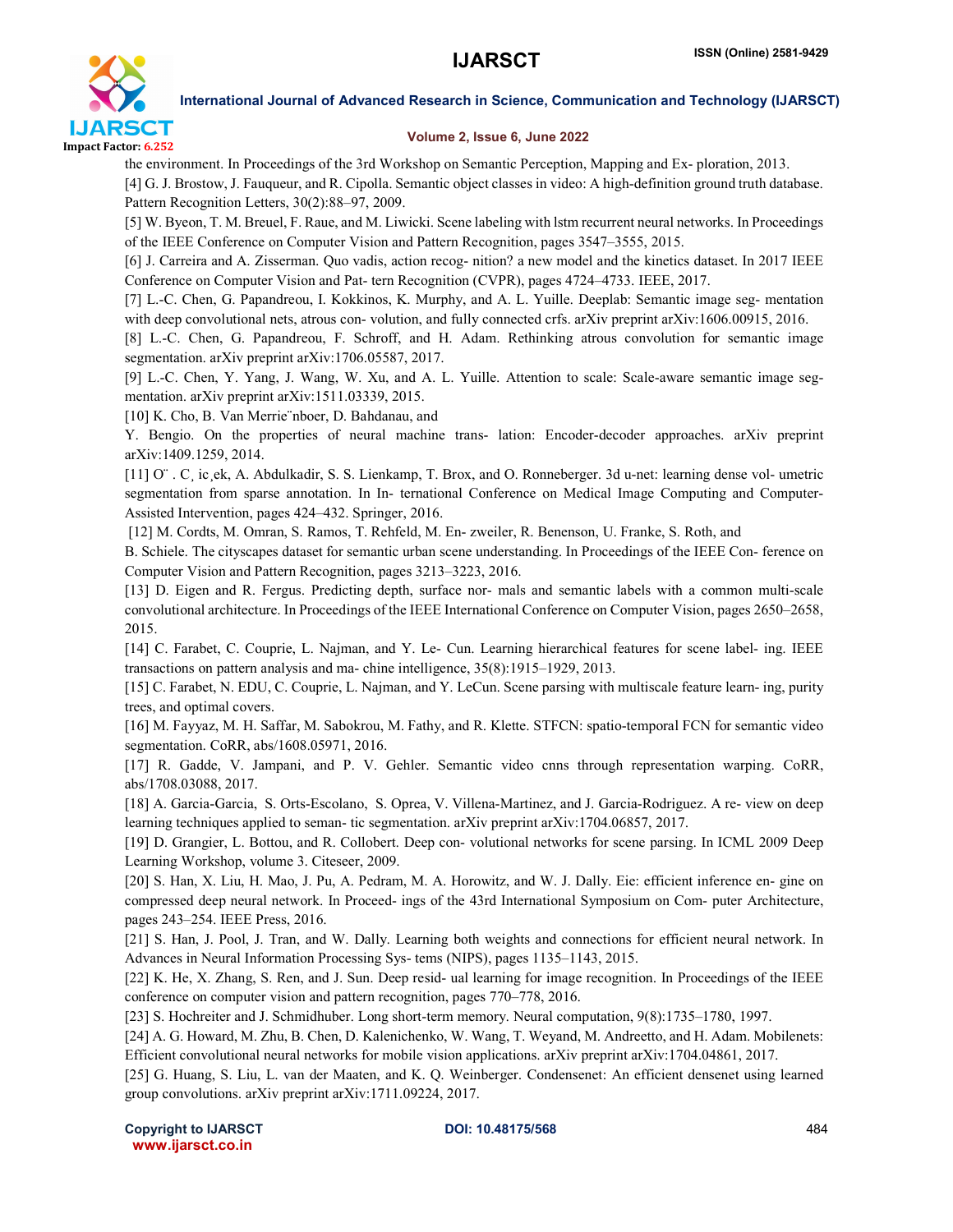

#### Volume 2, Issue 6, June 2022

[26] S. Ioffe and C. Szegedy. Batch normalization: Accel- erating deep network training by reducing internal co- variate shift. In International Conference on Machine Learning, pages 448–456, 2015.

[27] S. D. Jain, B. Xiong, and K. Grauman. Fusionseg: Learning to combine motion and appearance for fully automatic segmention of generic objects in videos. arXiv preprint arXiv:1701.05384, 2(3):6, 2017.

[28] A. Kendall, V. Badrinarayanan, and R. Cipolla. Bayesian segnet: Model uncertainty in deep convolu- tional encoder-decoder architectures for scene under- standing. arXiv preprint arXiv:1511.02680, 2015.

[29] D. Kingma and J. Ba. Adam: A method for stochastic optimization. arXiv preprint arXiv:1412.6980, 2014.

[30] A. Kundu, Y. Li, F. Dellaert, F. Li, and J. M. Rehg. Joint semantic segmentation and 3d reconstruction from monocular video. In European Conference on Computer Vision, pages 703–718. Springer, 2014.

[31] H. Li, A. Kadav, I. Durdanovic, H. Samet, and H. P. Graf. Pruning filters for efficient convnets. arXiv preprint arXiv:1608.08710, 2016.

[32] Z. Li, Y. Gan, X. Liang, Y. Yu, H. Cheng, and L. Lin. Lstm-cf: Unifying context modeling and fusion with lstms for rgb-d scene labeling. In European Confer- ence on Computer Vision, pages 541–557. Springer, 2016.

[33] G. Lin, C. Shen, A. v. d. Hengel, and I. Reid. Explor- ing context with deep structured models for seman- tic segmentation. arXiv preprint arXiv:1603.03183, 2016.

[34] G. Lin, C. Shen, I. Reid, et al. Efficient piecewise training of deep structured models for semantic seg- mentation. arXiv preprint arXiv:1504.01013, 2015.

[35] J. Long, E. Shelhamer, and T. Darrell. Fully convo- lutional networks for semantic segmentation. In Pro- ceedings of the IEEE Conference on Computer Vision and Pattern Recognition, pages 3431–3440, 2015.

[36] O. Miksik, V. Vineet, M. Lidegaard, R. Prasaath, M. Nießner, S. Golodetz, S. L. Hicks, P. Pe´rez, S. Izadi, and P. H. Torr. The semantic paintbrush: Interactive 3d mapping and recognition in large out- door spaces. In Proceedings of the 33rd Annual ACM Conference on Human Factors in Computing Systems, pages 3317–3326. ACM, 2015.

[37] D. Nilsson and C. Sminchisescu. Semantic video seg- mentation by gated recurrent flow propagation. arXiv preprint arXiv:1612.08871, 2016.

[38] H. Noh, S. Hong, and B. Han. Learning deconvolution network for semantic segmentation. In Proceedings of the IEEE International Conference on Computer Vi- sion, pages 1520–1528, 2015.

[39] A. Paszke, A. Chaurasia, S. Kim, and E. Culur- ciello. Enet: A deep neural network architecture for real-time semantic segmentation. arXiv preprint arXiv:1606.02147, 2016.

[40] G.-J. Qi. Hierarchically gated deep networks for se- mantic segmentation. In The IEEE Conference on Computer Vision and Pattern Recognition (CVPR), June 2016.

[41] O. Ronneberger, P. Fischer, and T. Brox. U-net: Con- volutional networks for biomedical image segmenta- tion. In International Conference on Medical Im- age Computing and Computer-Assisted Intervention, pages 234–241. Springer, 2015.

[42] G. Ros, L. Sellart, J. Materzynska, D. Vazquez, and A. M. Lopez. The synthia dataset: A large collection of synthetic images for semantic segmentation of ur- ban scenes. In Proceedings of the IEEE Conference on Computer Vision and Pattern Recognition, pages 3234–3243, 2016.

[43] M. Sandler, A. Howard, M. Zhu, A. Zhmoginov, and L.-C. Chen. Inverted residuals and linear bottlenecks: Mobile networks for classification, detection and seg- mentation. arXiv preprint arXiv:1801.04381, 2018.

[44] E. Shelhamer, K. Rakelly, J. Hoffman, and T. Dar- rell. Clockwork convnets for video semantic segmen- tation. In Computer Vision–ECCV 2016 Workshops, pages 852–868. Springer, 2016.

[45] E. Shelhamer, K. Rakelly, J. Hoffman, and T. Darrell. Clockwork convnets for video semantic segmentation. CoRR, abs/1608.03609, 2016.

[46] B. Shuai, Z. Zuo, B. Wang, and G. Wang. Dag- recurrent neural networks for scene labeling. In Pro- ceedings of the IEEE conference on computer vision and pattern recognition, pages 3620–3629, 2016.

[47] M. Siam, S. Valipour, M. Jagersand, and N. Ray. Con- volutional gated recurrent networks for video segmen- tation. arXiv preprint arXiv:1611.05435, 2016.

[48] K. Simonyan and A. Zisserman. Very deep convo- lutional networks for large-scale image recognition. arXiv preprint arXiv:1409.1556, 2014.

[49] C. Szegedy, S. Ioffe, V. Vanhoucke, and A. A. Alemi. Inception-v4, inception-resnet and the impact of resid- ual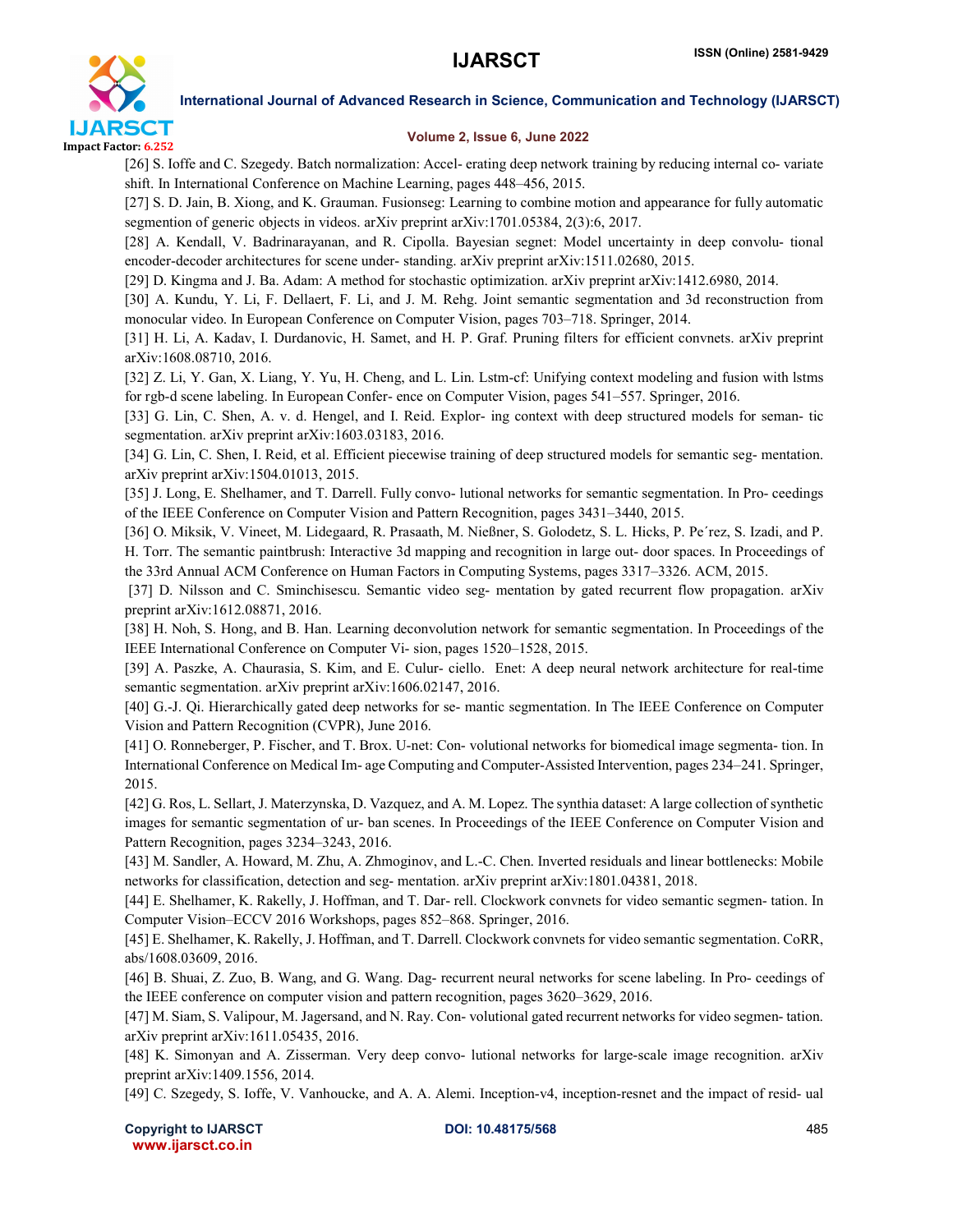

#### Volume 2, Issue 6, June 2022

connections on learning. In AAAI, volume 4, page 12, 2017.

[50] C. Szegedy, W. Liu, Y. Jia, P. Sermanet, S. Reed, D. Anguelov, D. Erhan, V. Vanhoucke, A. Rabinovich, et al. Going deeper with convolutions. Cvpr, 2015.

[51] C. Szegedy, V. Vanhoucke, S. Ioffe, J. Shlens, and Z. Wojna. Rethinking the inception architecture for computer vision. In Proceedings of the IEEE Con- ference on Computer Vision and Pattern Recognition, pages 2818–2826, 2016. [52] P. Tokmakov, K. Alahari, and C. Schmid. Learning motion patterns in videos. In 2017 IEEE Conference on Computer Vision and Pattern Recognition (CVPR), pages 531–539. IEEE, 2017.

[53] P. Tokmakov, K. Alahari, and C. Schmid. Learning video object segmentation with visual memory. arXiv preprint arXiv:1704.05737, 2017.

[54] D. Tran, L. Bourdev, R. Fergus, L. Torresani, and M. Paluri. Deep end2end voxel2voxel prediction. In Computer Vision and Pattern Recognition Workshops (CVPRW), 2016 IEEE Conference on, pages 402–409. IEEE, 2016.

[55] A. Valada, G. L. Oliveira, T. Brox, and W. Burgard. Deep multispectral semantic scene understanding of forested environments using multimodal fusion. In The 2016 International Symposium on Experimental Robotics (ISER 2016), 2016.

[56] V. Vineet, O. Miksik, M. Lidegaard, M. Nießner, S. Golodetz, V. A. Prisacariu, O. Ka¨hler, D. W. Mur- ray, S. Izadi, P. Perez, and P. H. S. Torr. Incremental dense semantic stereo fusion for large-scale semantic scene reconstruction. In IEEE International Confer- ence on Robotics and Automation (ICRA), 2015.

[57] F. Visin, M. Ciccone, A. Romero, K. Kastner, K. Cho, Y. Bengio, M. Matteucci, and A. Courville. Reseg: A recurrent neural network-based model for seman- tic segmentation. In Proceedings of the IEEE Con- ference on Computer Vision and Pattern Recognition Workshops, pages 41–48, 2016.

[58] W. Wen, C. Wu, Y. Wang, Y. Chen, and H. Li. Learn- ing structured sparsity in deep neural networks. In Advances in Neural Information Processing Systems, pages 2074–2082, 2016.

[59] Z. Wu, C. Shen, and A. v. d. Hengel. Wider or deeper: Revisiting the resnet model for visual recog- nition. arXiv preprint arXiv:1611.10080, 2016.

[60] F. Yu and V. Koltun. Multi-scale context ag- gregation by dilated convolutions. arXiv preprint arXiv:1511.07122, 2015.

[61] H. Zhang, A. Geiger, and R. Urtasun. Understanding high-level semantics by modeling traffic patterns. In Proceedings of the IEEE International Conference on Computer Vision, pages 3056–3063, 2013.

[62] X. Zhang, X. Zhou, M. Lin, and J. Sun. Shufflenet: An extremely efficient convolutional neural network for mobile devices. arXiv preprint arXiv:1707.01083, 2017.

[63] H. Zhao, X. Qi, X. Shen, J. Shi, and J. Jia. Icnet for real-time semantic segmentation on high-resolution images. arXiv preprint arXiv:1704.08545, 2017.

[64] H. Zhao, J. Shi, X. Qi, X. Wang, and J. Jia. Pyramid scene parsing network. In IEEE Conf. on Computer Vision and Pattern Recognition (CVPR), pages 2881– 2890, 2017.

[65] S. Zheng, S. Jayasumana, B. Romera-Paredes, V. Vi- neet, Z. Su, D. Du, C. Huang, and P. H. Torr. Condi- tional random fields as recurrent neural networks. In Proceedings of the IEEE International Conference on Computer Vision, pages 1529–1537, 2015.

[66] W. Zhu and X. Xie. Adversarial deep structural net- works for mammographic mass segmentation. arXiv preprint arXiv:1612.05970, 2016.

Smart Bins contribute to a cleaner, safer, and more sanitary environment, as well as improved operating efficiency, while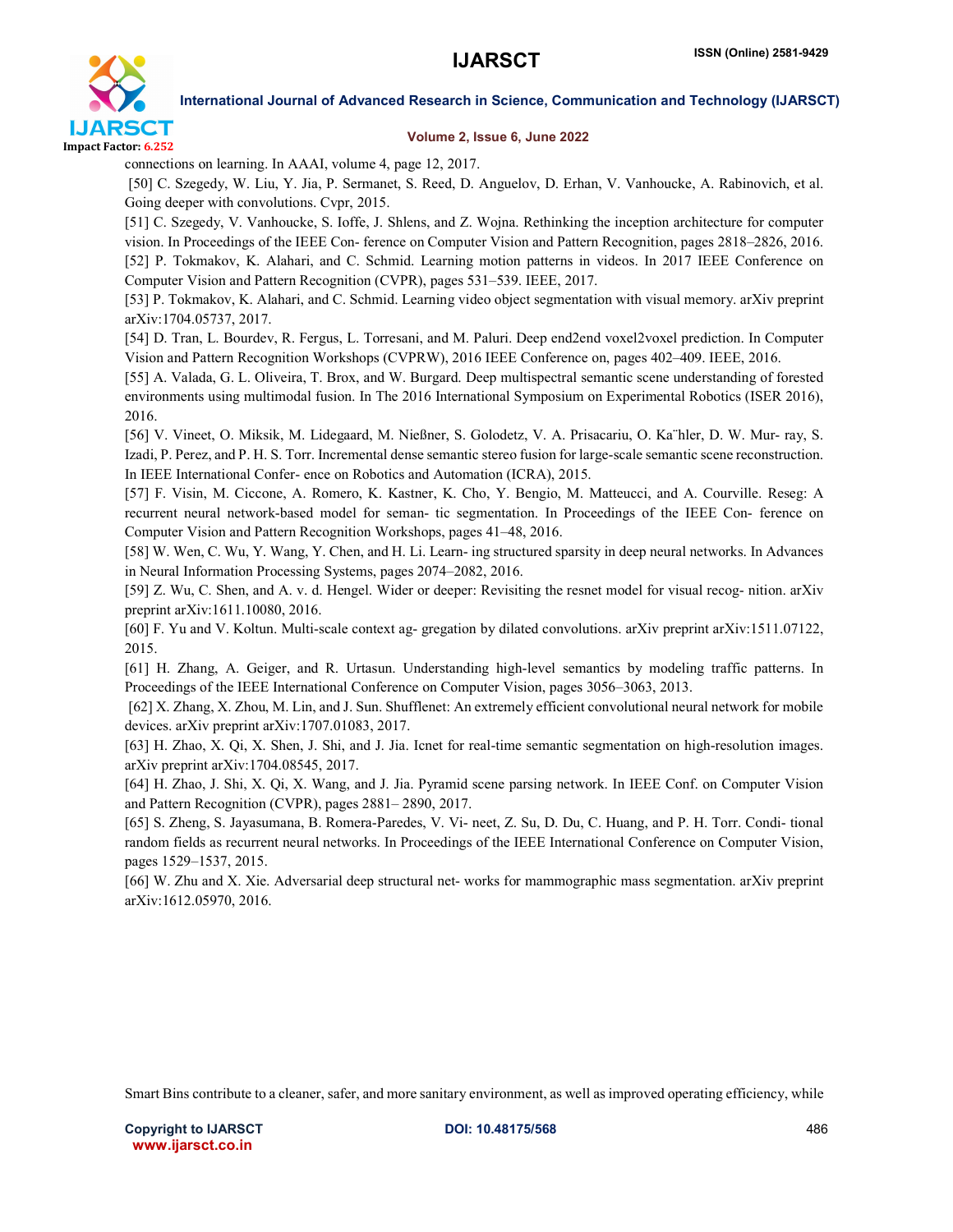

#### Volume 2, Issue 6, June 2022

lowering management costs, resources, and roadside radiation. Campuses, theme parks, airports, railway stations, and shopping malls are all good candidates for the Smart Bin. Smart bins are a trash management device that is clever. They include wireless ultrasonic fill-level sensors built within that detect how full the bin is and send the data to a cloud-based monitoring and analytics platform via the Internet of Things. A dustbin is a garbage receptacle constructed of metal, plastic, or any other hard-to-store waste material that is used for temporarily keeping trash. They store energy in a variety of renewable and non-renewable materials and contribute to environmental protection clean. When the trashcan receives the signal, it automatically opens and closes its hatch. A level measuring ultrasonic sensor is also included in the dustbin, which continuously measures the amount of waste in the bin and automatically identifies when it is about to fill up. Smart waste management is characterized by the application of technology to improve waste management efficiency. This not only allows trash collectors to design more effective routes for emptying the bins, but it also reduces the likelihood of any bin remaining full for more than a week. As the world around us transforms and becomes more linked and digitalized, public transportation is expected to provide in every way. How far are we from developing a complete Smart Rail system, from cutting-edge technology to comfort, safety, reliability, and sustainability? We remark that cleanliness of the surrounding space in the train is also vital. We don't know how much scrap is collected in the dustbins because so many people go by train, and we don't utilize enough manpower for each train, so we apply this system and establish a green and clean city. The smart railway dustbin locator is primarily focused on human health issues, as various variant viruses, such as Covid-19, are having an impact on human bodies and reducing human life spans. As a result, human power will be reduced by using this system, which will automatically notify you on your screen where dustbins need to be replaced and where ordnance is detected

Shikha Parashar and colleagues [1] Waste management, from collection to dumping and interruption, has become one of the most difficult and time-consuming tasks for municipal organizations all over the world. A new concept of Smart Dustbin has been considered for Smart buildings, hospitals, schools, and train stations to make this arduous choreeasier. The Smart Garbage Collector concept is an evolution of the standard garbage collector that incorporates sensors and some type of logic to make it smart. This smart collector is a ground-breaking concept that uses a line-following garbage vehicle and a pole-mounted rubbish component to follow a pre-planned railway pattern. The stationary bin uses ultrasonic sensors to detect garbage levels and uses an RF module to communicate the bin's current level to the garbage car. As a result, this is a fully automated system that contributes to the Clean India, Green India theme.

According to M.Ashwin et al. [2] trash management is a big issue all over the world. The clever is a cutting-edge automated gadget that collects old absorbent care products separately. In smart cities, the Automatic Intelligence Smart Bin assists in resolving trash management issues. In smart cities, the smart bin will play a vital role. The smart lifestyle starts with a clean environment in the city, which starts with a smart bin. The HC-SR04 Ultrasonic Sensor is used to recognize humans, and the TowerPro SG90 Servo Motor is used to automatically open and close the smart bin lid. The smart bin's overall functioning was controlled by an Arduino Uno microcontroller. The smart bin uses an IoT sensor to differentiate dry and wet waste collection. When the smart bin is 80 percent full, the microcontroller automatically sends a warning message to the garbage collector.

M. Dhaifallah and colleagues [3] on a micro grid model of a hospital, hybrid optimization of diverse energy resources was undertaken to evaluate the capability of a standalone energy system and simultaneous waste mitigation. The study'smain goals were to gather renewable energy resource data for a hybrid hospital, use the average amount of hospital waste from the literature and NASA surface meteorology, as well as the solar energy database from HOMER Pro software, to build a hybrid model for a conceptual hospital in Saudi Arabia's new green city, NEOM. Biogas cofire and diesel generators, as well as a PV solar array and batteries, made up the hybrid model. The load requirements of a freestanding hospital were analyzed using simulations. Tesla batteries were used to design the energy storage system. One of the most significant applications of the Internet of Things (IoT) in this digital era, according to Jacob John et al.

[4], is the development of smart cities. Smart objects (devices) are connected to each other via the internet as a backbone in IoT-based smart cities. Using multi hop connectivity, the smart objects' detected data is sent to the sink for further processing. Smart cities use studied data to improve their infrastructure, public utilities, and services by utilizing IoT technology for the betterment of the general population's well-being. Waste collection is a major issue for governments that want to establish a clean environment in IoT-based smart cities. As the population of metropolitan areas grows, so does the amount of waste produced.

Copyright to IJARSCT **DOI: 10.48175/568** 487 www.ijarsct.co.in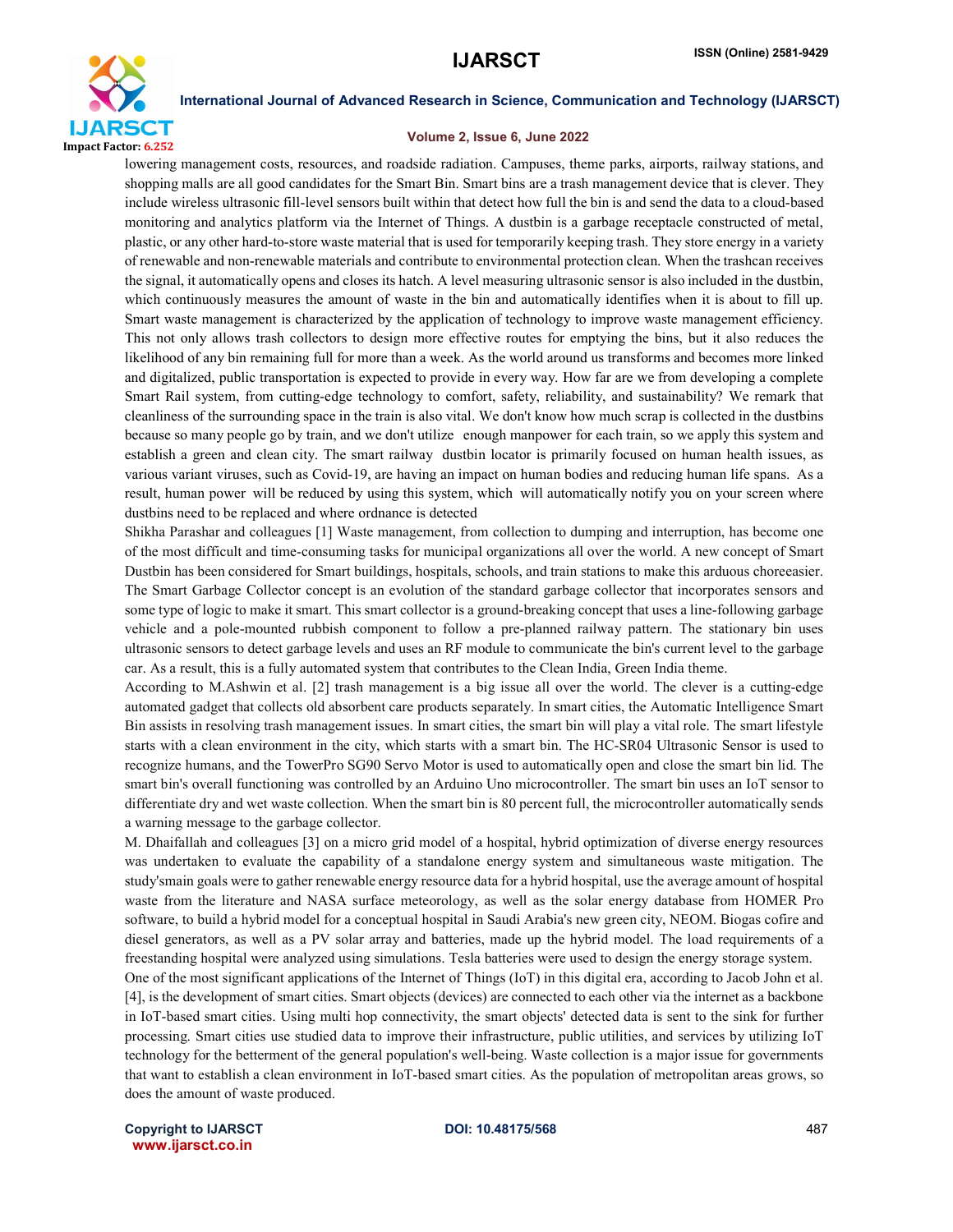

#### Volume 2, Issue 6, June 2022

D. Krishnakumar and colleagues [5] On India, solid waste management has been a big issue in railway waggons for decades. It is common knowledge that if solid waste is not adequately managed, it will have a significant negative impact on the environment. The goal of this project is to collect solid garbage that passengers throw out the window and recycle or reuse it. Between two parallel window frames, two conveyor belts are placed one above the other. Four collection tanks are also installed, one pair at each end of one conveyor belt. A level sensor (ultrasonic sensor) and a GSM module are installed in the tanks. The garbage is directed onto the conveyor via two exit pipes connected from the interior. Each coop is equipped with a switch that, when pressed, activates the conveyor belt, preventing it from running indefinitely without any work to be done. The entire system, which consists of two sets of conveyor belts, is housed in a casing between the window's parallel frames.

According to Dr.T.M.N.Vamsi et al. [6,] appropriate waste management through the use of technology is a serious worry of the hour. Monitoring and disposal of waste are currently done by people, which is inconvenient; however, by augmenting the traditional system with the flavour of IoT, monitoring of garbage bins will be simple. This benefits those who work in the traditional garbage collection system, and it is the most practical solution. The SGMDSS is a cuttingedge information management control system that aids metros, cities, and villages in maintaining hygiene and cleanliness through improved waste disposal. This technology employs a cutting-edge approach that automates garbage monitoring and disposal. SGMDSS monitors garbage bins at various locations and notifies cleaning employees of the level of waste gathered in the bins via an android mobile application for disposal, as well as providing the shortest path to the garbage bin site that is almost full. This data is also transferred to a webpage, and the full database is saved and retrieved via the cloud. In addition, the worker receives an alarm message.

According to Ashi Goel et al. [7], the centrality of a town is determined by the quality of its air, the cleanliness of its roads and highways, and its overall atmosphere. One of the most pressing concerns as we work toward our wonderful vision 2020 aim of becoming a developed and affluent nation is hygiene. Our mission is 'Swachh Bharat Abhiyan,' hence we invented a 'Smart Toilet' and a 'Smart Dustbin.' Those who live in the city must be forced to suffer from a variety of ailments if cleanliness is not maintained. Suddenly, a plethora of new diseases appeared. There are numerous rubbish bins available, as well as many public toilets being built by the government, but most people have no knowledge where they are or where they are located when they walk out in new places. The method's architecture collects this information and transmits it via a wireless network. This paper may be useful in encouraging the majority to support the Clean India effort. It will be able to demonstrate the emerging role in the Clean India scheme in the future. Sensors are used to detect the level of rubbish in the dustbins and public bathrooms, and the information is transferred to the official mobile station via GPS module.

Mudike Koushal Yadav and colleagues [8] Modern garbage management practices, from collection to dumping and disruption, have become a difficult and time-consuming task for municipal organizations all over the world. A novel concept of Smart Garbage Collection System has been considered for Smart buildings, hospitals, schools, and railway Stations to make this tedious work easier. The Smart Garbage Collector concept is a modernization of the traditional garbage collector that incorporates sensors and electronics to make it smart. This smart garbage collector is a groundbreaking concept that uses a line-following garbage vehicle and a pole-mounted rubbish component to follow a predetermined train path. The fixed bin uses ultrasonic sensors to indicate waste level and uses an RF Module to update the volume level of the bin to the garbage car. As a result, this gadget is a completely automated system that contributes significantly to the Clean India, Green India initiative.

According to Murali Krishna Thirumalakonda et al. [9], waste collection in public spaces and communities is a big problem today. Unsanitary conditions cause a variety of diseases and harm to the environment. This may be avoided by placing a smart dustbin in the vicinity. This smart garbage management system is an advance over a regular bin, and it uses ultrasonic sensor systems to check the garbage level above the dustbin. An ultrasonic sensor is a device that measures the distance between an object and the user. The bin may be opened and closed automatically using a sensor. When the bin is full, the buzzer will sound. Then, when the trashcan is full, it will transmit an alert message through GSM module, which is attached to the circuit. As a result, the system is useful in waste management when it is monitored and informed on a regular basis. Thisresults in a cleaner city for a higher quality of life. The smartphone app is developed as a graphical representation of daily updates to ensure a greener environment and support for Swachh Bharat for cleanliness. It is improved by the use of two bins, one for wet garbage and the other for dry waste. Wet trash decomposes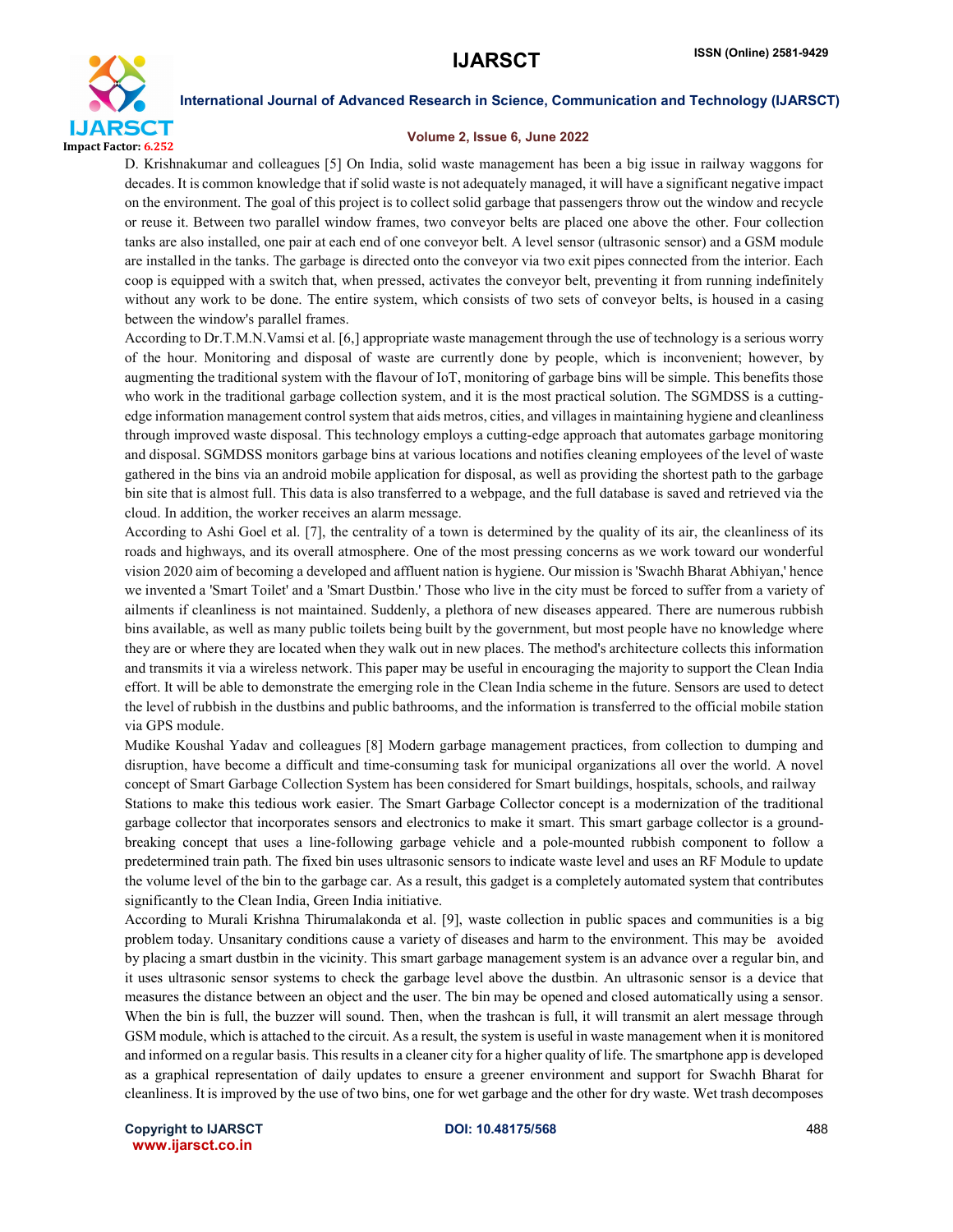

#### Volume 2, Issue 6, June 2022

quickly to produce biogas, which can be used in the home.

According to Rishabh Kumar Singhvi et al. [10], a smart system that monitors the trashcan and provides real- time status is required for the development of smart cities. Municipal corporations in India do not yet have access to realtime information about trash cans. In order to address this issue, we are building an Internet of Things (IoT)-based system that can send a notification to a company about the overflow and toxicity level of the dustbins. A website is also being created to keep track of the data related to the trash cans. The dustbin status is updated on the website and a message is sent to the mobile phone through GSM module. Citizens can also file complaints about trash cans or waste management on this website. Arduino is utilized as a microcontroller in the recommended system to interface between the GSM/GPRS module and the sensors. Dustbin level and toxicity are measured using an ultrasonic sensor and a gas sensor, respectively.

#### III. PROBLEM STATEMENT

Railway workers, like humans, are on the front lines of the fight against contagious diseases. They are regularly in contact with diseased people and also with health in the surrounding railway boogie.

### IV. PROPOSED SYSTEM



### Figure 4.1: Architecture of proposed system

### 4.1 Working of Proposed System

#### A. Ultrasonic Sensor

Ultrasonic sensors work by emitting a sound wave that is above the human hearing range. The sensor's transducer functions as a microphone, receiving and transmitting ultrasonic sound. To deliver a pulse and receive the echo, our ultrasonic sensors, like many others, use a single transducer. The sensor measures the time between sending and receiving an ultrasonic pulse to determine the distance to a target.



#### Figure 4.2: Transmit and receive signal

1. Ultrasonic sensors send sound waves at a target and measure the time it takes for the reflected waves to return to the receiver to determine its distance.

2. This sensor is an electronic device that uses ultrasonic sound waves to detect the distance to a target and then converts the reflected sound into an electrical signal.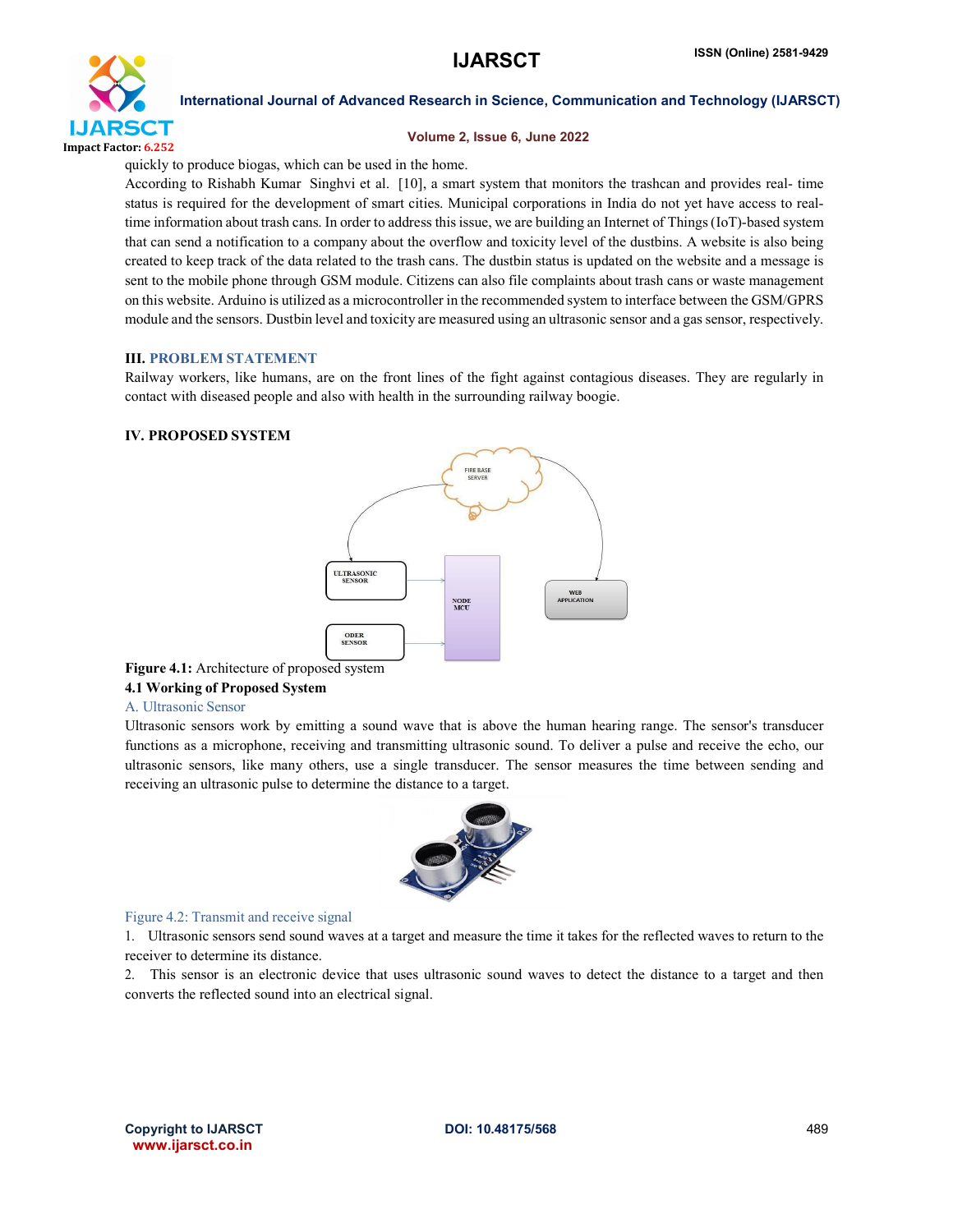

#### Volume 2, Issue 6, June 2022



#### Fig 4.3 Oder Sensor

When molecules of any chemical element are placed on the surface of a sensor, the e-nose operates. When a sensor is exposed to scents, the change in resistance is detected. The outcome is a pattern that is unique to that element. Our technology is built around an Oder sensor that detects where Oder is present in the trash can. To keep the railway bogie's environment clean. Aside from that, there is a stench there, and there isn't a lot of scrap. As a result, we'll need another sensor to detect odor.

#### C. NODE MCU

The ESP-12E module on the NodeMCU ESP8266 development board contains an ESP8266 chip with a Tensilica Xtensa 32-bit LX106 RISC microprocessor. This microprocessor runs on a configurable clock frequency of 80MHz to 160MHz and supports RTOS. To store data and programmer, the NodeMCU contains 128 KB of RAM and 4MB of Flash memory. It is perfect for IoT projects due to its high processing power, built-in Wi-Fi / Bluetooth, and Deep Sleep Operating capabilities. A Micro USB jack and VIN pin can be used to power NodeMCU (External Supply Pin). It has interfaces for UART, SPI, and I2C. The NODE MCU is the system's heart in our design. This is used to control all operations by connecting two sensors, one Ultrasonic sensor and the other an Oder sensor



Figure 4.4: Node MCU

#### 4.2 Server / Web Application

In this system, data can be predicted by ultrasonic sensor and order sensor, which is nothing more than an ultrasonic sensor that detects the level of scrap in the dustbin and whether or not there is a smell present. This data is sent to the server, where we register/ login with our login id and password and then open one sheet with content ID, level, order, and comment, which is nothing more than whether or not the dustbin needs to be replaced. And the above technology provides excellent information regarding dustbin levels, resulting in a reduction in human manpower and a significant reduction in other infections infecting humans.

| Login ID | Level | Oder    | Comment |    |
|----------|-------|---------|---------|----|
| 12546    | 5inch | Present | Need    | to |
|          |       |         | replace |    |
| 25345    | 8inch | No      | Need    | to |
|          |       |         | replace |    |

#### Login /Register Output:

The heading of the Acknowledgment section and the References section must not be numbered. Causal Productions wishes to acknowledge Michael Shell and other contributors for developing and maintaining the IEEE LaTeX style files which have been used in the preparation of this template.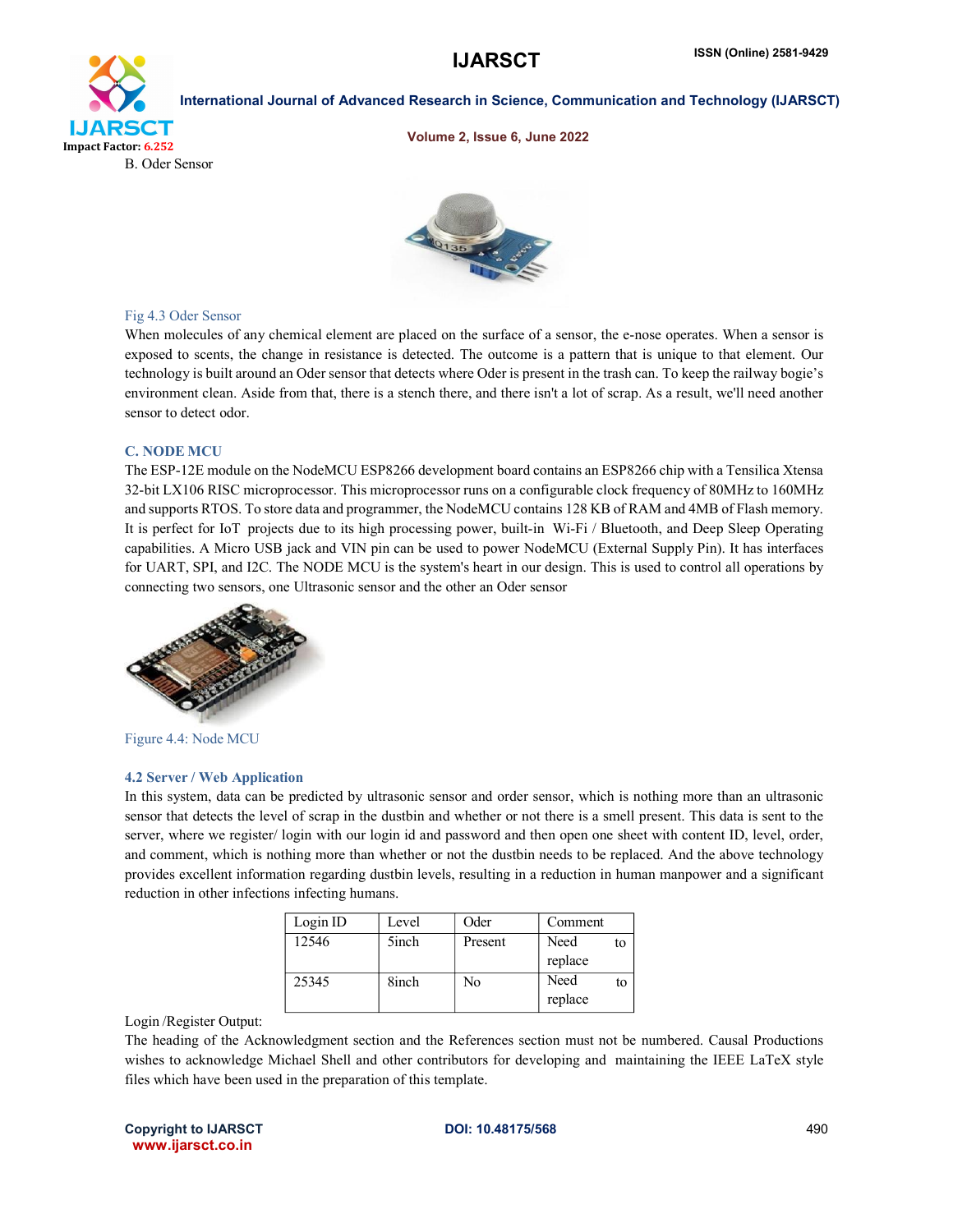

#### Volume 2, Issue 6, June 2022

#### V. RESULT AND DISCUSSION

The below result page shows the construction of a login and registration page, which has we give a signup and login page with a username and password to present the real-time database of design project results.

**Sav Smart Dusthi** 

#### SMART DUSTRIN SYSTEM

| cities around us transform and become more connected and disitalized, the expectation for outsit: transportation is to follow      |  |
|------------------------------------------------------------------------------------------------------------------------------------|--|
| except in every respect. From cutting-edge technology to comfort, safety, reliability and sustainability, how far are not from     |  |
| they're the true Smart Rail section, we observe that cleanness of sampanding area in train also important beacause of many-        |  |
| eoples are travel in train so, how many scrap are collect in the startbirs we don't know day by day populations are increasing and |  |
| a don't use properly man power for every train to we implement this system and to develop green and clean city. Mainly             |  |
| cused on in smart calleay deathin locator on human health issues, because of day by various variant virus such as Covid-19, are    |  |
| fect on human body and life span of of the human will be decreases so by using this system human power required it will get        |  |
| duced and not fy automatic on your screen where durible is required need to realize and where oder is detect.                      |  |

#### Result page 1. Login and Registration

| <b>B</b> Firebase                                                                                  | detter v                                                                                                      | Gibber & C |              |  |
|----------------------------------------------------------------------------------------------------|---------------------------------------------------------------------------------------------------------------|------------|--------------|--|
| ۰<br><b>A</b> Project Overview                                                                     | <b>Realtime Database</b>                                                                                      |            |              |  |
| <b>Build</b>                                                                                       | Rales Backape Shage<br>Dona<br>-                                                                              |            |              |  |
| <b>IL</b> Adhestosten<br>App Check<br>ø                                                            | C Protect your Realtime Database resources from abuse, soch as billing fraud or phéring Centiques App Check X |            |              |  |
| <b>Firectory Eutabase</b><br><b>Realtime Databone</b>                                              | 00 Hitschmiche Zustrahnbach zub Gebauten dem                                                                  |            | $0 \times 1$ |  |
| Februarys<br>۰<br><b>b</b> livings<br><b>Hooting</b><br>۰<br>н<br>Functions<br>Co Madrine Learning | https://obarthtn-Zeedb-default-rids.firebaueln.com/<br>- Invel 29,51724<br>$-$ indices $0$                    |            |              |  |
| <b>Release &amp; Monitor</b><br>Creativing Partishment Text La.                                    |                                                                                                               |            |              |  |
| <b>Analytics</b><br><b>Castroom Feature, Event, Corp.</b>                                          |                                                                                                               |            |              |  |
| france                                                                                             |                                                                                                               |            |              |  |
| <b>Sport</b><br><b>Lingrade</b><br><b>Bound Wooder</b>                                             | 9. Increme Excess Instal Hytectar control)                                                                    |            |              |  |
| ×                                                                                                  |                                                                                                               |            |              |  |

Result Page 2. Fetching Hardware components to take real time database.

| Smart Dustbin Dustin States |                                      | Logout |
|-----------------------------|--------------------------------------|--------|
|                             | IoT Based Dustbin for Smart Railways |        |

| Tols             | <b>DUSTRIN LEVEL</b> | CCE     | ACTION TO PERFORM |
|------------------|----------------------|---------|-------------------|
| Rajdhani Express | 39%                  | Abuet   | Allokay           |
| Chema Express    | 34%                  | Present | Change Dustbin    |
| Sahradni Evoress | 12%                  | Abuer   | All akay          |

#### Result page -3 Experimental result of smart Railway dustbin.

Above result page which will show Real time database from server to this page project is designed based on hardware module which is mechanically connected with dustbin and Node MCU ESP8266 is Wi-Fi compatible is heart of system which takes real time analog value to send server and design and developed web application to show all the notifications of the dustbin related where is level, Oder is present or not, and what will be action to take.

Above result page shows real-time experimental results of smart railway dustbin, which clearly displays train position such as rajdhani express to display dustbin level 39 percent and order is absent, action performance is all right. At the Chennai express location, the second row displays 34% of the dustbin level and an order is present, therefore action will be taken to change the trash.

#### VI. CONCLUSION AND FUTURE WORK

Smart Bins contribute to a cleaner, safer, and more sanitary environment, as well as improved operating efficiency, while lowering management costs, resources, and roadside emissions. The Smart Bin is suitable for high- traffic areas. The smart bin transmits information about fill levels and guarantees that the bin is only collected when it is completely full. As a result, the streets will be cleaner and safer. Because of the pattern of the presence of keen innovation, the advancement of clever frameworks, notably in the improvement of clever dustbins, would in general increase. The experimental results show that the smaller-than-normal and super-brilliant dustbins framework works and performs as expected. The results of the evaluation of the application for savvy dustbins revealed that the presence of shrewd dustbins spread throughout the room unequivocally consented to provide benefits and drew in extremely exorbitant interest in familiarity with discarding waste perfectly positioned, notwithstanding, it is important to further develop the brilliant dustbin framework to further develop its presentation just as it is important to further develop the brilliant dustbin

Copyright to IJARSCT **DOI: 10.48175/568** 491 www.ijarsct.co.in